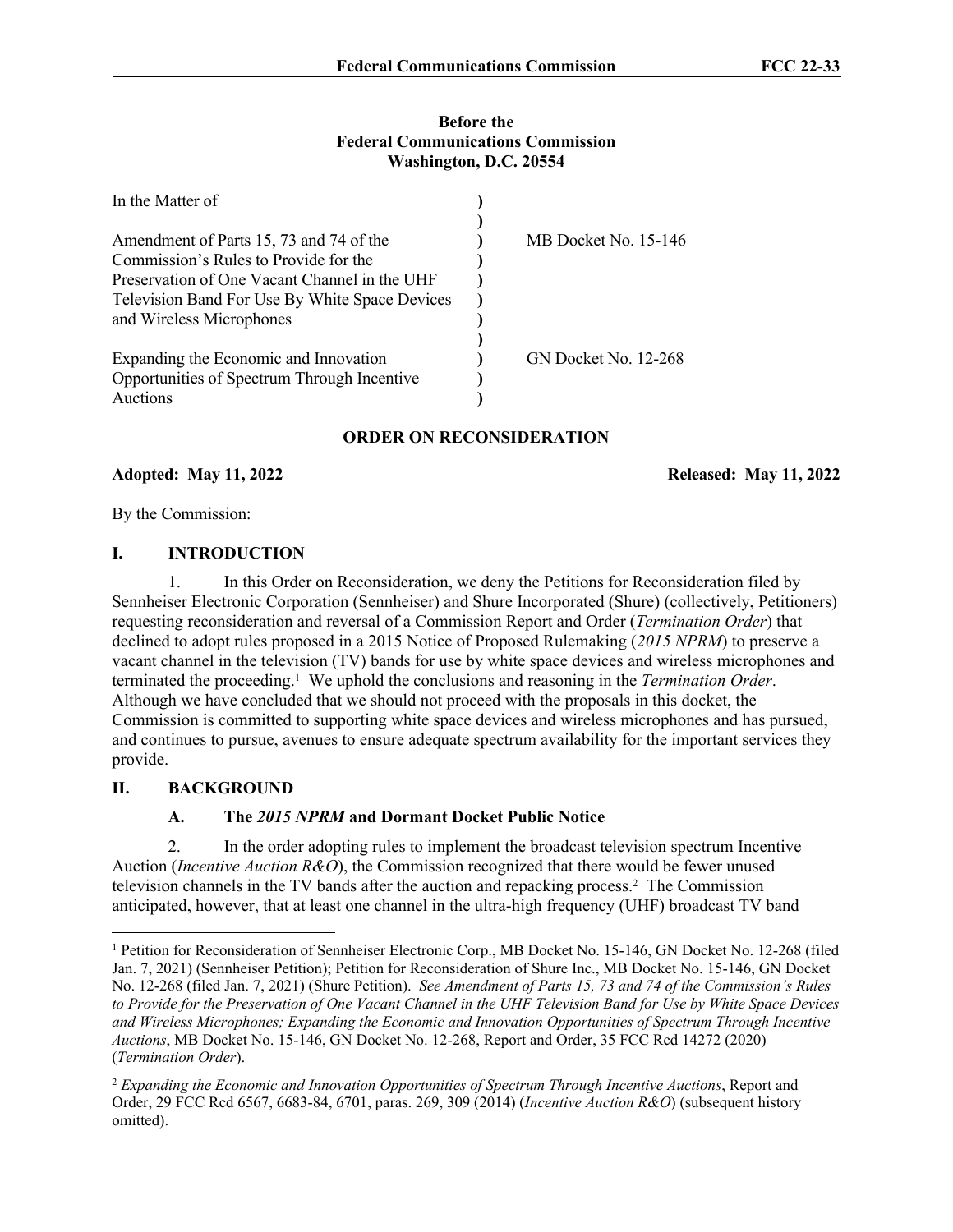would be available for shared use by unlicensed white space devices or wireless microphones.<sup>3</sup> Seeking to "create certainty for the unlicensed industry, thereby promoting greater innovation in new devices and services, including increased access for broadband services across the country," the Commission looked specifically to make spectrum available in the TV bands, the 600 megahertz (MHz) guard bands, and channel 37, some of it on a nationwide basis.<sup>4</sup> With respect to wireless microphones, the Commission similarly recognized that, following the Incentive Auction and repacking, "much of the UHF spectrum that currently is unused and available for wireless microphone operations may no longer be available" and stated its intent to open a rulemaking proceeding "to explore additional steps [it could] take, including the use of additional frequency bands by wireless microphones."<sup>5</sup>

3. Subsequently, the Commission adopted the *2015 NPRM* in which it tentatively concluded to preserve a vacant UHF channel in all geographic areas nationwide, and proposed to secure access for use either by unlicensed white space devices or wireless microphones.<sup>6</sup> Again, the Commission emphasized its finding "that following the incentive auction and repacking of the television bands there would likely be fewer unused television channels available for use either by unlicensed 'white space' devices or wireless microphones."<sup>7</sup> The Commission explained that it "sought to 'strike a balance between the interests of all users of the television bands,' including secondary broadcast stations as well as wireless microphone and white space device operators, for access to the UHF TV spectrum."<sup>8</sup>

4. Specifically, the Commission proposed new rules that would require television stations applying for new or modified facilities "to make a demonstration that their proposed new, displacement, or modified facility will not eliminate the last available vacant UHF channel in an area for use by white space devices and wireless microphones."<sup>9</sup> Under the Commission's proposal, applicants for Low Power Television Service (LPTV), TV translator, and Broadcast Auxiliary Service (BAS) facilities would be required to make the demonstration "commencing with the post-auction displacement filing window for operating LPTV and TV translator stations," during a "Special Displacement Window."10 Class A stations would make a vacant channel demonstration with applications for modification after the Post-Auction Transition Period.11 The Commission also sought comment on whether full-power television station licensees should have to do the same after the post-auction transition period.<sup>12</sup>

7 *Id*. at 6712, 6716, paras. 2, 10.

8 *Id*. at 6715, para. 8 (citing *Incentive Auction R&O*, 29 FCC Rcd at 6683, para. 269).

9 *Id*. at 6717, para. 12.

<sup>11</sup> *2015 NPRM*, 30 FCC Rcd at 6717, 6725-26, paras. 12, 35-36.

<sup>3</sup> *Id*. at 6683-84, 6701 paras. 265-69, 309.

<sup>4</sup> *Id.* at 6682, 6683, paras. 264, 266; *Termination Order*, 35 FCC Rcd at 14273, para. 3.

<sup>5</sup> *Incentive Auction R&O*, 29 FCC Rcd at 6704-05, para. 316.

<sup>6</sup> *Amendment of Parts 15, 73 and 74 of the Commission's Rules to Provide for the Preservation of One Vacant Channel in the UHF Television Band for Use by White Space Devices and Wireless Microphones; Expanding the Economic and Innovation Opportunities of Spectrum Through Incentive Auctions*, MB Docket No. 15-146, GN Docket No. 12-268, Notice of Proposed Rulemaking, 30 FCC Rcd 6711 (2015) (*2015 NPRM*).

<sup>10</sup> *Id*. at 6717-19, paras. 12-17; *Incentive Auction Task Force and Media Bureau Announce Post Incentive Auction Special Displacement Window April 10, 2018, Through May 15, 2018, and Make Location and Channel Data Available*, Public Notice, 32 FCC Rcd 1234 (IATF and MB 2018) (referring to a filing timeframe following the completion of the Incentive Auction for analog-to-digital replacement translators (DRT), LPTV, and TV translator stations displaced by repacking); *Incentive Auction Task Force and Media Bureau Extend Post Incentive Auction Special Displacement Window Through June 1, 2018*, Public Notice, 33 FCC Rcd 3794 (IATF and MB 2018).

<sup>12</sup> *Id*.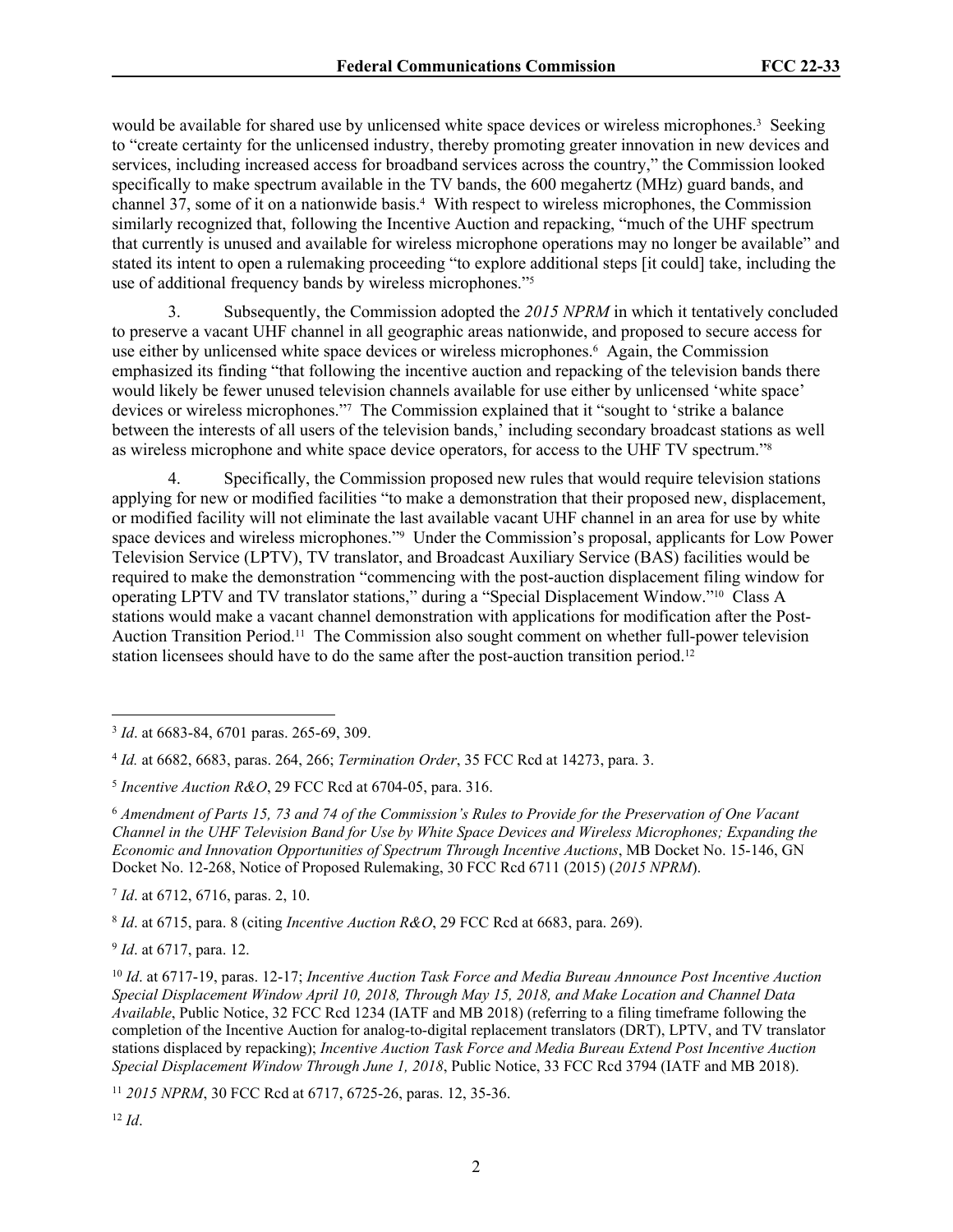5. A range of interested parties filed comments in response to the *2015 NPRM*, supporting and opposing the Commission's initial proposal. White space device proponents emphasized how an open UHF channel would incent investment and innovation in devices that rely on unlicensed spectrum.<sup>13</sup> Wireless microphone manufacturers, including Petitioners, similarly supported the proposal to preserve one UHF channel, citing benefits for their wireless microphone operations.14 In opposition, various television broadcasters and broadcaster associations expressed their concern that the Commission underestimated how its proposal would affect them. Specifically, broadcast commenters expressed concerns about its impact on the implementation of the next generation broadcast television standard (ATSC 3.0) and on the roll out of new or improved services, and suggested the proposal was contrary to the longstanding precedent of favoring licensed services over unlicensed.<sup>15</sup>

6. The Incentive Auction concluded on April 17, 2017. It established a more efficient spectrum plan. It repurposed 84 MHz of low-band spectrum, including 70 MHz of licensed spectrum for 600 MHz wireless services. To clear the 600 MHz band for wireless use, channels 38 through 51 were reallocated from the television band, decreasing the number of channels available for use by television stations and other users of the broadcast television spectrum to the new "core" channels 2 through 36. While some reverse auction winners ceased operating as a result of their winning bid, most of those television station winners continue to operate in the new TV band, either by moving to VHF channels or entering into channel sharing agreements.16 By the end of the post-incentive auction transition period, 987 full power and Class A TV stations moved to new channel assignments in the smaller TV band.<sup>17</sup> The LPTV Special Displacement Window that was referenced in the *2015 NPRM* was held in Spring 2018 and resulted in the grant of new channel assignments in the new TV band to over 2,100 LPTV stations.18 In November 2020, the Media Bureau lifted a number of filing freezes on full power and Class

<sup>15</sup> *See, e.g.*, Comments of National Association of Broadcasters; Comments of the Society of Broadcast Engineers; Comments of Sinclair Broadcast Group, Inc.; Comments of Gray Television, Inc.; Comments of Public Broadcasting System, America's Public Television Service and the Corporation for Public Broadcasting; Comments of Advanced Television Broadcasting Alliance; Comments of Low Power Spectrum Rights Coalition; and Comments of National Translator Association (initial comments received Sept. 30, 2015 in MB Docket No. 15-146); *see also* Reply Comments of 21st Century Fox, Inc., CBS Corporation, The Walt Disney Company, NBC Owned Television Stations (reply comments received Oct. 30, 2015 in MB Docket No. 15-146).

<sup>16</sup> A total of 175 full power and Class A stations were reverse auction winners, accepting over \$10 billion to relinquish their licenses to broadcast on their own 6 MHz channel. Only 41 of those winning bidder television stations, however, went off the air as a result of accepting a winning bid while 30 stations accepted bids to move to VHF channels and the other 104 stations are channel sharing to make more efficient use of spectrum in the television band. The sharing stations are still making their content available to viewers as the sharee of the spectrum licensed to another television broadcaster, now with an influx of capital that can be invested into programming and services to the communities they serve.

<sup>17</sup> *Termination Order*, 35 FCC Rcd at 14276, para. 10 (citing News Release, FCC, Post-Incentive Auction Transition Successfully Meets 39-Month Deadline (July 13, 2020), https://docs.fcc.gov/public/attachments/DOC-365479A1.docx).

<sup>18</sup> *See Incentive Auction Task Force and Media Bureau Announce Post-Incentive Auction Special Displacement Window April 10, 2018, Through May 15, 2018, and Make Location and Channel Data Available*, MB Docket No. 16-306, GN Docket No. 12-268, Public Notice, 33 FCC Rcd 1234 (IATF and MB 2018); *Incentive Auction Task Force and Media Bureau Extend Post-Incentive Auction Special Displacement Window Through June 1, 2018*, MB Docket No. 16-306, GN Docket No. 12-268, Public Notice, 33 FCC Rcd 3794 (IATF and MB 2018).

<sup>13</sup> *See, e.g.*, Comments of Microsoft Corporation; Comments of Google, Inc.; Comments of the Wireless Internet Service Providers Association; Comments of Wi-Fi Alliance; and Comments of the Consumer Electronics Association (initial comments received Sept. 30, 2015 in MB Docket No. 15-146).

<sup>14</sup> *See, e.g.*, Comments of Sennheiser Electronic Corporation (rec. Sept. 30, 2015) (Sennheiser 2015 Comments); Comments of Shure Incorporated (rec. Sept. 30, 2015) (Shure 2015 Comments); Comments of Performing Arts Wireless Microphone Working Group.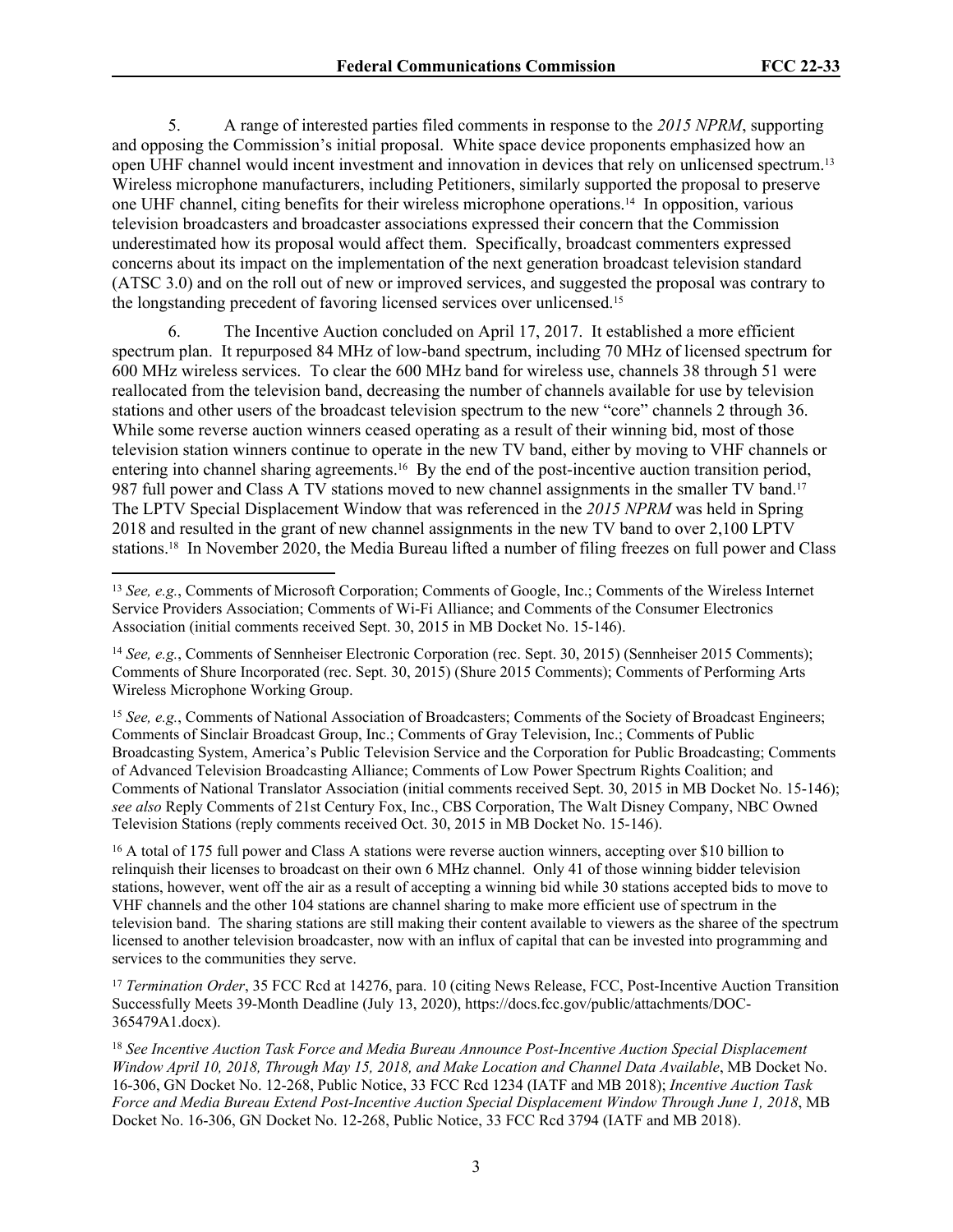A applications that were established in August 2004 in preparation for the DTV transition, and largely continued in place through the incentive auction and 39-month post-incentive auction transition period.<sup>19</sup>

7. In June 2020, the Commission's Consumer and Governmental Affairs Bureau sought comment on whether this proceeding should be deemed a "dormant docket" and terminated pursuant to section 0.141(h) of the Commission's rules due to the age and lack of activity in the docket.<sup>20</sup> Sennheiser, Shure, Lectrosonics, and a professional engineer, supported the adoption of rules and proposals set forth in the 2015 NPRM and therefore opposed terminating the docket.<sup>21</sup> They suggested the Commission should leave the docket open, refresh the record, and adopt the proposal to retain a vacant channel in markets across the country where possible.<sup>22</sup> The National Association of Broadcasters (NAB) disagreed and supported the termination of the docket, stating that it was "long overdue," considering "that the only new fact before the Commission in years in this proceeding is the reduction of available channels due to the incentive auction and repack."23 The Consumer and Governmental Affairs Bureau subsequently issued an order terminating several dormant dockets but did not terminate this proceeding given the existence of opposing comments.<sup>24</sup>

#### **B. The** *Termination Order*

8. In December 2020, the Commission unanimously issued a Report and Order declining to adopt the rules proposed in the *2015 NPRM* for a nationwide vacant channel and terminating the proceeding.25 The Commission described how "[t]he spectrum landscape has changed significantly since 2015," undermining "the goal of creating a *nationwide* solution," which had been an essential ingredient to proponents of the 2015 NPRM.<sup>26</sup> The Commission noted that analyses using the Commission's TVStudy software revealed that there are numerous major metropolitan areas in the United States that have no vacant 6 MHz channels.<sup>27</sup> The Commission further explained that it had taken a "number of significant steps to ensure that white space device and wireless microphone operations can flourish,"

<sup>22</sup> *Id.* at 14276, para. 11 (citing comments and reply comments received).

<sup>25</sup> *Termination Order*, 35 FCC Rcd 14272.

<sup>27</sup> *Id.* at 14277-78, para. 14 nn.39, 40.

<sup>19</sup> *Media Bureau Lifts Freeze on the Filing of Television Station Minor Modification Applications and Rulemaking Petitions Effective Fifteen Days After Publication in the Federal Register*, Public Notice, 35 FCC Rcd 11993 (MB 2020). This action was effective on November 27, 2020. *See* 85 FR 73706 (Nov. 19, 2020). These included freezes on petitions for rulemaking to change channels, for new channel allotments, and to change communities of license. The Media Bureau has received petitions to substitute a UHF channel for a VHF channel, to change a station's community of license, or to allot a new channel. Such petitions are subject to a notice of proposed rulemaking proceeding, seeking comment on the proposed rule changes and, if appropriate, are adopted through a report and order and published in the Federal Register.

<sup>20</sup> *Consumer and Governmental Affairs Bureau Seeks Comment on Termination of Certain Proceedings as Dormant*, Public Notice, CG Docket No. 20-158, 35 FCC Rcd 5525 (CGB 2020); 47 CFR § 0.141(h).

<sup>21</sup> *Termination Order*, 35 FCC Rcd at 14276, para. 11 (citing Comments of Sennheiser Electronic Corp., MB Docket No. 15-146 (rec. Aug. 5, 2020) (Sennheiser 2020 Comments); Reply Comments of Sennheiser Electronic Corp., MB Docket No. 15-146 (rec. Aug. 20, 2020) (Sennheiser 2020 Reply Comments); Reply Comments of Shure Inc., MB Docket No. 15-146 (rec. Aug. 20, 2020) (Shure 2020 Reply Comments); Comments of Edgar C. Reihl, MB Docket No. 15-146 (rec. Aug. 5, 2020); Comments of Lectrosonics, Inc., CG Docket No. 20-158 (rec. Aug. 4, 2020)).

<sup>&</sup>lt;sup>23</sup> *Id.* at 14276-77, para. 12 (citing Reply Comments of National Association of Broadcasters, MB Docket No. 15-146, at 1, 3 (rec. Aug. 5, 2020)).

<sup>24</sup> *Termination of Certain Proceedings as Dormant*, Order, CG Docket No. 20-158, DA 20-1138 (CGB 2020).

<sup>&</sup>lt;sup>26</sup> *Id.* at 14277-78, para. 14 (emphasis in original) (describing how "today's TV band is smaller and more densely packed than it was at the time the Commission adopted the *2015 NPRM*").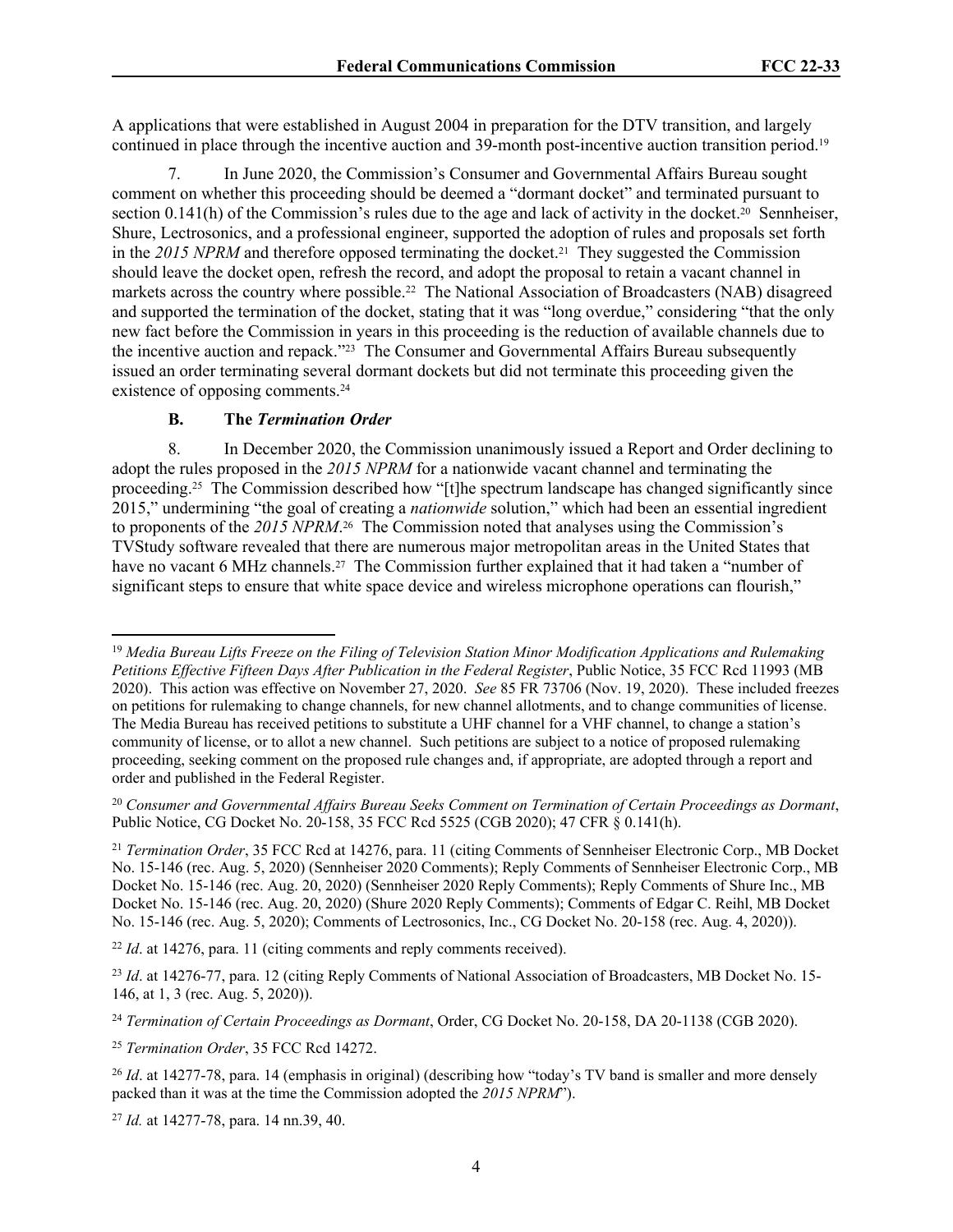since the adoption of the *2015 NPRM*. <sup>28</sup> With the adoption of such new and achievable initiatives, the Commission concluded that the "regulatory approach proposed in the *2015 NPRM* is no longer needed and is outweighed by the burden that such an action would place on the broadcast users of the TV band."29 Instead, the Commission explained that it "believe[d] that [its] more recent actions in other proceedings [will allow] for more robust service and efficient spectral use in the post-Incentive Auction television band as well as in the 600 MHz guard bands and 600 MHz wireless services" and will "allow for enhanced fixed white space device operations in rural areas."30 Considering wireless microphone users specifically, the Commission noted the steps being taken in other proceedings to ensure sufficient access to spectrum.<sup>31</sup>

9. The *Termination Order* noted that the Commission had "adopted several changes to ensure sufficient spectrum would continue to be available for wireless microphone use."32 In 2015, the Commission "revised its rules to provide more opportunities for wireless microphones to access spectrum by allowing greater use of the VHF broadcast television channels and more co-channel operations with television stations and adopted more efficient analog and digital technical standards to ensure more efficient use of the available spectrum."33 The Commission also expanded eligibility for the licensed use of the 600 MHz duplex gap to all potential wireless microphone licensees, and encouraged wireless microphone use in spectrum bands outside of the broadcast television band, including UHF spectrum in the 900 MHz band.<sup>34</sup>

<sup>30</sup> *Id*. at 14278-79, para. 15 (citing *Amendment of Part of the Commission's Rules for Unlicensed Operations in the Television Bands, Repurposed 600 MHz Band, 600 MHz Guard Bands and Duplex Gap, and Channel 37; Amendment of Part 74 of the Commission's Rules for Low Power Auxiliary Stations in the Repurposed 600 MHz Band and the 600 MHz Duplex Gap, Expanding the Economic and Innovation Opportunities of Spectrum Through Incentive Auctions*, ET Docket No. 14-165, GN Docket No. 12-268, Report and Order, 30 FCC Rcd 9551 (2015) (*White Spaces R&O*); *Amendment of Part 15 of the Commission's Rules for Unlicensed White Space Devices; Amendment of Part 15 of the Commission's Rules for Unlicensed Operations in the Television Bands, Repurposed 600 MHz Band, 600 MHz Guard Bands and Duplex Gap, and Channel 37; Expanding the Economic and Innovation Opportunities of Spectrum Through Incentive Auctions*, ET Docket Nos. 16-56 and 14-165, GN Docket No. 12-268, Report and Order and Order on Reconsideration, 34 FCC Rcd 1827 (2019) (*White Spaces Order on Reconsideration*); *Unlicensed White Space Device Operations in the Television Bands*, ET Docket No. 20-36, Notice of Proposed Rulemaking, 35 FCC Rcd 2101 (2020) (*White Spaces NPRM*); *Unlicensed White Space Device Operations in the Television Bands*, ET Docket No. 20-36, Report and Order and Further Notice of Proposed Rulemaking, FCC 20-156, 35 FCC Rcd 12603 (2020) (*2020 White Spaces R&O and FNPRM*)).

<sup>31</sup> *Id*. at 14278-79, para. 15 (citing *Promoting Spectrum Access for Wireless Microphone Operations; Expanding the Economic and Innovation Opportunities of Spectrum Through Incentive Auctions*, GN Docket Nos. 14-166, 12-268, Report and Order, 30 FCC Rcd 8739 (2015) (*Wireless Microphones R&O*); *Promoting Spectrum Access for Wireless Microphone Operations; Expanding the Economic and Innovation Opportunities of Spectrum Through Incentive Auctions*, GN Docket Nos. 12-268 and 14-166, ET Docket No. 14-165, Order on Reconsideration and Further Notice of Proposed Rulemaking, 32 FCC Rcd 6077 (2017) (*Wireless Microphones Order on Reconsideration and FNPRM*)).

<sup>32</sup> *See Wireless Microphones R&O*, 30 FCC Rcd 8739; *see also White Spaces R&O*, 30 FCC Rcd at 9554-55, para. 7 (codifying rules for unlicensed wireless microphone operations in the broadcast television bands in 2015).

<sup>33</sup> *Termination Order*, 35 FCC Rcd at 14280-81, para. 20; *Wireless Microphones R&O*, 30 FCC Rcd 8739.

<sup>28</sup> *Id*. at 14278-79, para. 15.

<sup>29</sup> *Id*. at 14279, para. 15.

<sup>34</sup> *See Wireless Microphones R&O*, 30 FCC Rcd at 8744, para. 11 (adopting revisions to provide new opportunities for wireless microphone operations in the 169-172 and 944-952 MHz bands, and opening portions of three other sets of spectrum bands (the 941-944 and 952-960 MHz bands (on each side of the 944-952 MHz band), the 1435-1525, and the 6875-7125 MHz bands) for sharing with licensed wireless microphone operations under specified conditions).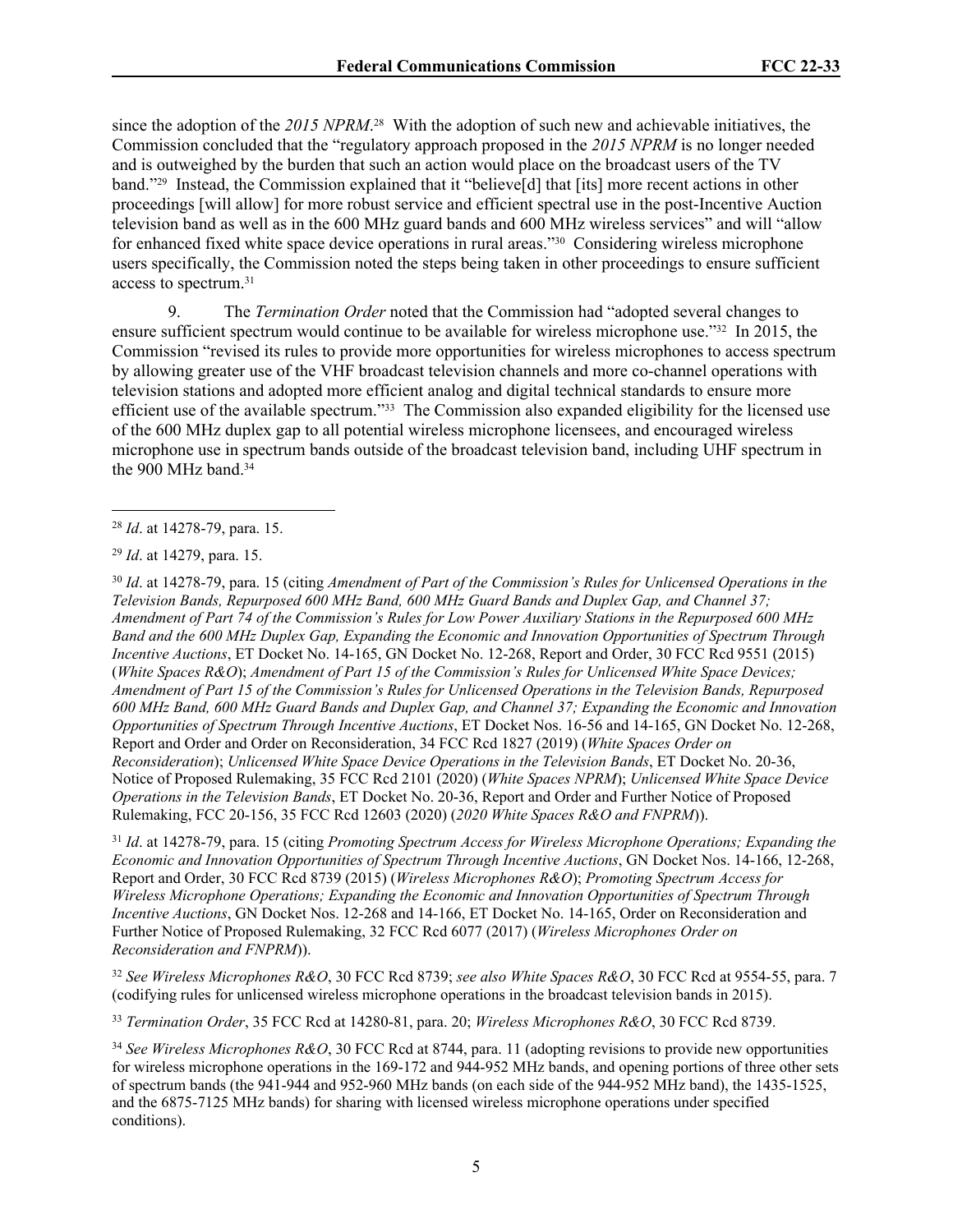10. The *Termination Order* described additional Commission action taken in the 2017 *Wireless Microphones Order on Reconsideration and FNPRM* to ensure the capability of wireless microphones following the Incentive Auction and repacking process.35 Specifically, the Commission had made a number of clarifications and adopted technical revisions to rules for licensed and unlicensed wireless microphone operations in the TV bands, including enabling use of the 600 MHz guard band and duplex gap and enabling licensed wireless microphone operations in several frequency bands outside of the TV and 600 MHz bands, including the UHF spectrum in the 900 MHz band.36 In the Further Notice of Proposed Rulemaking, the Commission noted its intent "to ensure that certain professional theater, music, performing arts, or similar organizations that currently operate wireless microphones on an unlicensed basis can obtain licenses to operate in the broadcast television bands as well as other frequency bands, including UHF spectrum in the 900 MHz band, if necessary, to ensure that they can provide the public interest benefits of significantly enhanced event productions to the American people."37

11. The Commission has consistently recognized the public interests served by white space devices and wireless microphones.38 The *Termination Order* concluded that actions taken to support white space device and wireless microphone users "subsequent to issuance of the 2015 NPRM provide a better alternative for addressing their needs than through efforts to preserve a vacant channel."39 The Commission also found that those actions have achieved the benefits sought by white space device proponents and satisfied the concerns expressed by wireless microphone operators as contemplated by the *2015 NPRM* and obviate the need to impose a vacant channel preservation requirement on television broadcasters.40 Conversely, the Commission explained that preservation of a "robust over-the-air broadcast television service" requires "an important spectrum allocation priority, especially to rural areas without adequate MVPD [(multichannel video programming distributor)] and broadband service alternatives."<sup>41</sup>

<sup>41</sup> *Id.* at 14282, para. 23.

<sup>35</sup> *See Promoting Spectrum Access for Wireless Microphone Operations; Expanding the Economic and Innovation Opportunities of Spectrum Through Incentive Auctions*, GN Docket Nos. 14-166 and 12-268, ET Docket No. 14- 165, Order on Reconsideration and Further Notice of Proposed Rulemaking, 32 FCC Rcd 6077 (2017) (*Wireless Microphones Order on Reconsideration and FNPRM*); *Termination Order*, 35 FCC Rcd at 14280-81, paras. 20-22.

<sup>36</sup> *See Wireless Microphones Order on Reconsideration and FNPRM*, 32 FCC Rcd at 6079-80, para. 2; *Termination Order*, 35 FCC Rcd at 14280-81, paras. 20-21.

<sup>37</sup> *Termination Order*, 35 FCC Rcd at 14280-81, para. 20 (citing *Wireless Microphones Order on Reconsideration and FNPRM*, 32 FCC Rcd at 6069-70, 6119, paras. 2, 77). The comment period closed on this FNPRM on August 30, 2021.

<sup>38</sup> *Incentive Auction R&O*, 29 FCC Rcd at 6696-97, para. 300. *See also 2015 NPRM*, 30 FCC Rcd at 6716, para. 10; *Promoting Spectrum Access for Wireless Microphone Operations et al.*, GN Docket Nos. 14-166, 12-268, et al., Order on Reconsideration and Further Notice of Proposed Rulemaking, 32 FCC Rcd 6077, 6080-81, para. 4 (2017); Sennheiser Petition at 3.

<sup>39</sup> *Termination Order*, 35 FCC Rcd at 14281, para. 23. Actions to support white space operations identified by the Commission include the 2015 *White Spaces R&O*, *id*. at 14279, para. 16 (citing *White Spaces R&O*, 30 FCC Rcd at 9553, para. 3 (modifying several rules to allow unlicensed service use in the post-Incentive Auction television band as well as in the 600 MHz guard bands and 600 MHz wireless services band)); the 2019 *White Spaces Order on Reconsideration*, *id*. at 14279, para. 16 (citing *White Spaces Order on Reconsideration*, 34 FCC Rcd at 1828, 1841, 1850-53, paras. 1, 41, 62-67 (increasing the maximum permissible fixed white space device antenna height above ground level in less congested areas, such as rural and underserved areas)); and the proceeding initiated in 2020 to further support white space operations, *id*. at 14279-80, paras. 16-18 (citing *White Spaces NPRM*, 35 FCC Rcd at 2103, paras. 6-7 (adopting new, targeted rules to "spur the continued growth of the white space device ecosystem")).

<sup>40</sup> *Id*. at 14278-79, 14281, paras. 15, 23 (citing *2015 NPRM*, 30 FCC Rcd at 6716, para. 11).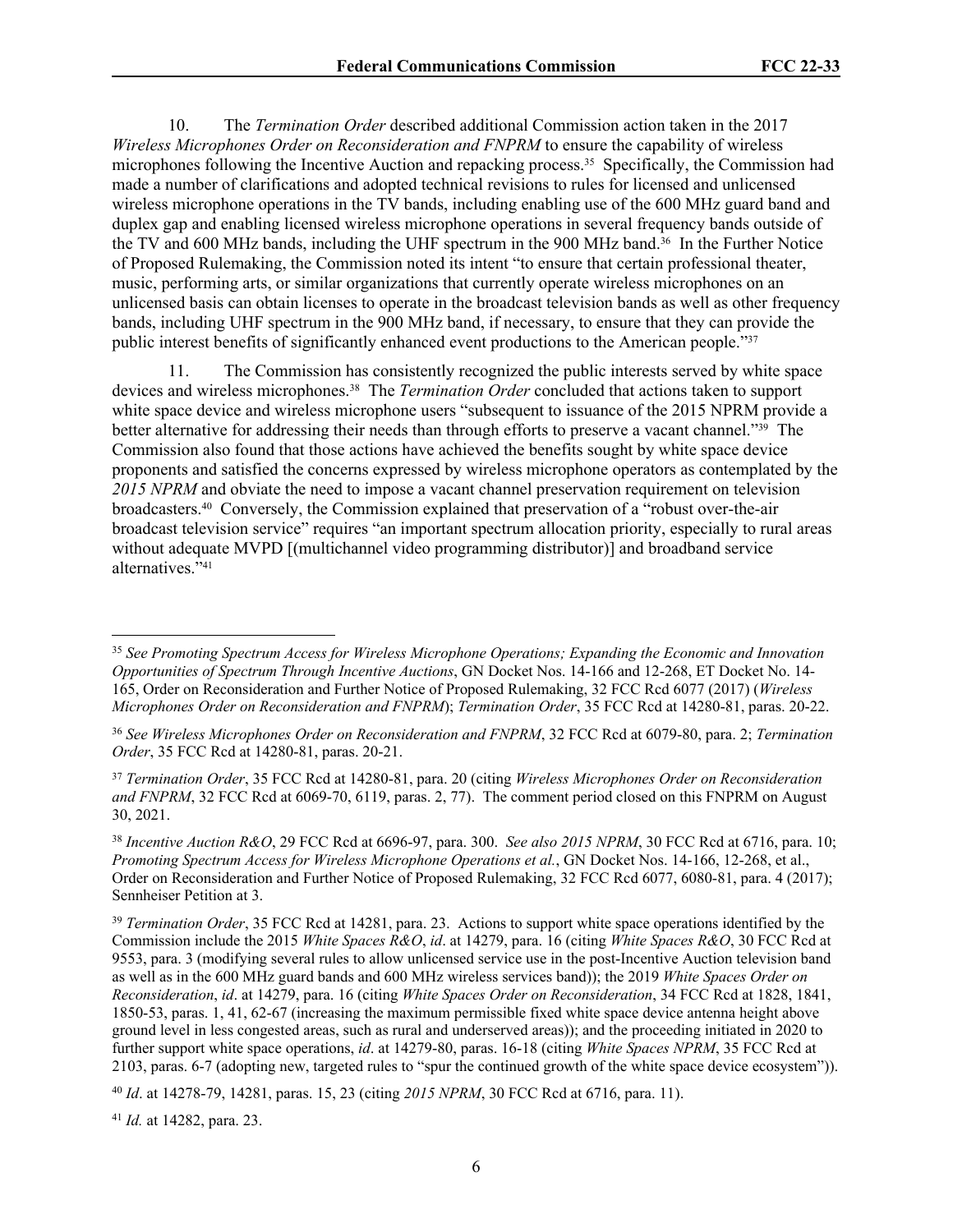12. Looking ahead, the Commission "recognized the promise of next generation ATSC 3.0 service by over-the-air television broadcasters to expand the universe of potential uses of broadcast spectrum capacity for new and innovative services in ways that will complement the nation's burgeoning 5G networks and usher in a new wave of innovation and opportunity."42 Having restructured the TV band since the 2015 NPRM, the Commission found "that to now adopt a requirement that primary and/or secondary television stations protect spectrum availability for white space devices and wireless microphones in the smaller, more densely packed television band, would not serve the public interest."<sup>43</sup> On balance, the Commission found "that seeking to preserve a vacant channel for shared use by white space devices and wireless microphone operations at this time, considering all of the actions that the Commission has taken since 2015 to promote those users' interests, [is] outweighed by the burdens of the proposals on broadcasters and we terminate the proceeding."<sup>44</sup>

13. Since the *Termination Order*, the Commission has continued to pursue paths to support access to spectrum by wireless microphone users. In April 2021, the Commission adopted a Notice of Proposed Rulemaking for the operation of Part 74 low-power auxiliary station (LPAS) devices to permit a recently developed type of wireless microphone system, referred to as a Wireless Multi-Channel Audio System (WMAS), to operate in the TV bands and other LPAS frequency bands on a licensed basis.<sup>45</sup> The emerging technology, already permitted in Europe under the applicable European Telecommunications Standards Institute (ETSI) standards, "would enable more wireless microphones to operate in the spectrum available for wireless microphone operations, and thus advances an important Commission goal of promoting efficient spectrum use."46 The Commission is now reviewing the record of that proceeding.47 Additionally, the Commission recently upheld slightly modified requirements intended to protect licensed wireless microphone users from interference caused by white space devices.48 In so doing, the Commission recognized the opportunities provided for licensed wireless microphone users. Specifically, these users now "have immediate and exclusive access to a 4-megahertz portion of the 600 MHz duplex gap and can also use a 2-megaherttz portion of the 600 MHz guard band where white space devices are not permitted to operate," "these wireless microphone operators potentially could make use of the 6-megahertz of the 600 MHz duplex gap available for unlicensed operations if white space devices are

<sup>44</sup> *Id*.

<sup>42</sup> *Id*. (citing *Promoting Broadcast Innovation Through ATSC 3.0*, MB Docket No. 20-145, Declaratory Rulemaking and Notice of Proposed Rulemaking, 35 FCC Rcd 5916 (2020)).

<sup>43</sup> *Id*. at 14282, para. 23.

<sup>45</sup> *Amendment of Parts 15 and 74 of the Rules for Wireless Microphones in the TV Bands, 600 MHz Guard Band, 600 MHz Duplex Gap, And The 941.5-944 MHz, 944-952 MHz, 952.850-956.250 MHz, 956.45-959.85 MHz, 1435- 1525 MHz, 6875-6900 MHz And 7100-7125 MHz Bands*, ET Docket No. 21-115, RM-11821, FCC 21-46, Notice of Proposed Rulemaking, 36 FCC Rcd 7908 (Apr. 22, 2021) (*Wireless Microphone WMAS NPRM*).

<sup>46</sup> *Id*. at 7908, para. 1.

<sup>47</sup> *See, e.g.*, Comments of Sennheiser Electronic Corp., ET Docket No. 21-115, RM-11821 (rec. Aug. 2, 2021); Reply Comments of Sennheiser Electronic Corp., ET Docket No. 21-115, RM-11821 (rec. Aug. 30, 2021); Comments of Shure Inc., ET Docket No. 21-115, RM-11821 (rec. Aug. 2, 2021); Reply Comments of Shure Inc., ET Docket No. 21-115, RM-11821 (rec. Aug. 30, 2021).

<sup>48</sup> *Amendment of Part 15 of the Commission's Rules for Unlicensed Operations in the Television Bands, Repurposed 600 MHz Band, 600 MHz Guard Bands and Duplex Gap, and Channel 37; Expanding the Economic and Innovation Opportunities of Spectrum Through Incentive Auctions; Unlicensed White Space Device Operations in the Television Bands; Unlicensed Operation in the TV Broadcast Bands*, ET Docket Nos. 14-165, 20-36, and 04-186, GN Docket No. 12-268, Second Order on Reconsideration and Order, FCC 22-6 (rel. Jan. 26, 2022) (*White Spaces 2nd Order on Recon., FNPRM, and Order*).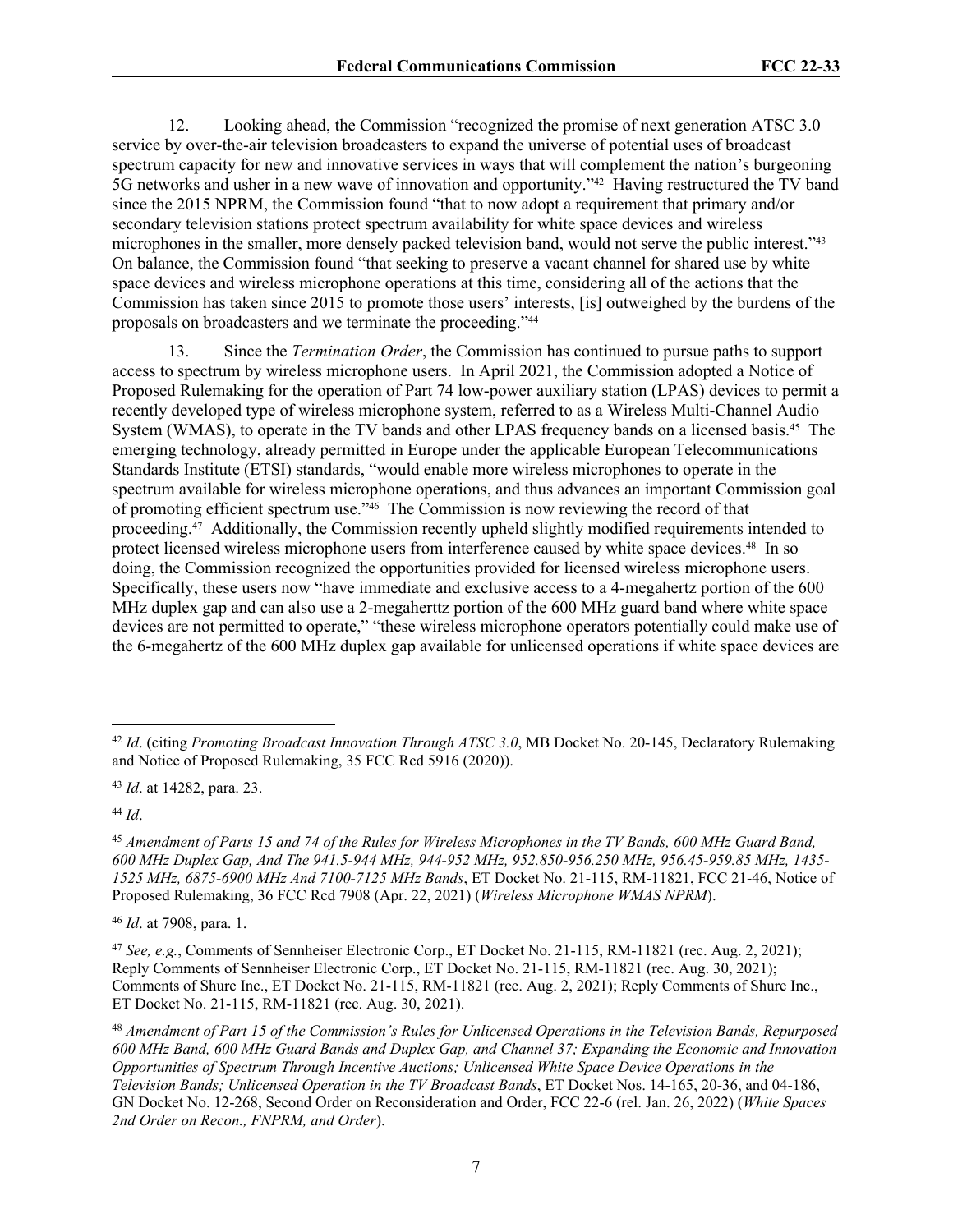not operating at that location," and, in many parts of the country, one or more unused vacant TV channels may be available for wireless microphones that are not being used by white space devices.<sup>49</sup>

#### **C. Petitions for Reconsideration**

14. Two wireless microphone manufacturers – Sennheiser and Shure – filed petitions for reconsideration of the *Termination Order*. <sup>50</sup> Both support the regulatory structure the Commission proposed in the *2015 NPRM*. Sennheiser asks the Commission to "reverse course, reinstitute the [2015] NPRM, and adopt the proposals set forth therein" for three reasons:<sup>51</sup> a preference for a preserved vacant UHF channel for wireless microphones over other solutions;<sup>52</sup> consideration of the importance of the UHF TV band to wireless microphone users in the content creation industry;53 and that additional burdens on TV broadcasters would not stifle innovation.<sup>54</sup> Shure similarly argues that the Commission's actions since the *2015 NPRM* did not adequately provide spectrum comparable to a vacant channel in the TV band;<sup>55</sup> that regulatory actions limiting available UHF spectrum since 2015 have had negative implications;56 and that the *Termination Order* failed to adequately examine the number of vacant channels available after the Incentive Auction or the "nature and extent of administrative burdens" the vacant channel proposal would impose on broadcasters.<sup>57</sup>

15. The record reflects support for the Petitions and opposition from NAB. A large number of comments were received in support of the Petitions.58 Generally, the comments are similar statements expressing strong support for the important functions performed by wireless microphones and support for the designation of one UHF channel for wireless microphone use. Issues are identified regarding the adequacy of higher-frequency alternatives to a vacant UHF channel,<sup>59</sup> as well as the past costs imposed on wireless microphone users when spectrum availability was moved.<sup>60</sup> On the other hand, NAB opposed

<sup>51</sup> Sennheiser Petition at 5.

<sup>52</sup> *Id*. at 7-12.

<sup>53</sup> *Id*. at 12-15.

<sup>54</sup> *Id*. at 15-18.

<sup>55</sup> Shure Petition at 5-12.

<sup>57</sup> *Id*. at 16, 16-20.

<sup>59</sup> *See, e.g.*, Comments of CP Communications at 2 (rec. Apr. 9, 2021) (Comments of CP Communications).

<sup>60</sup> *See, e.g.*, Comments of Clean Wireless Audio LLC at 2 (rec. Apr. 1, 2021) (stating the "cost to vacate first the 700MHz band, then a short time later the 600MHz band without sufficient time for proper return on investment, was (continued….)

<sup>49</sup> *Id*. at para. 22.

<sup>50</sup> *See* Sennheiser Petition; Shure Petition (collectively Petitions); *see, e.g.*, Letter from Erich Bechtel, President, Audible Difference Inc., to Marlene H. Dortch, Secretary, FCC, MB Docket No. 15-146 (rec. Apr. 23, 2021) (supporting the Petitions); Comments of the National Association of Broadcasters, MB Docket No. 15-146 (filed Aug. 20, 2020) (opposing the Petitions) (NAB 2020 Comments). No white space device proponents sought reconsideration.

<sup>56</sup> *Id*. at 12-16.

<sup>&</sup>lt;sup>58</sup> In total, approximately 180 such comments were received from individuals and engineers that use wireless microphones, performing arts institutions and associations, religious venues, etc. *See, e.g.*, Comments of The Recording Academy at 3 (rec. Apr. 9, 2021) (stating there are no "practical alternatives for clean UHF spectrum for the audio production community"); Letter from Christopher A. Cecil, Director of Engineering, Cecil Electronic/Global Touring U.S., to Marlene H. Dortch, Secretary, FCC, MB Docket No. 15-146 (filed Apr. 14, 2021) (supporting the Petitions); Letter from Stephen Winstead, to Marlene H. Dortch, Secretary, FCC (filed Apr. 9, 2021) (stating "support for the designation of one channel in the UHF TV band for use by wireless microphones and transmitters"). The majority of comments received in support of the petitions for reconsideration were from individuals and entities that did not previously participate in the underlying proceeding.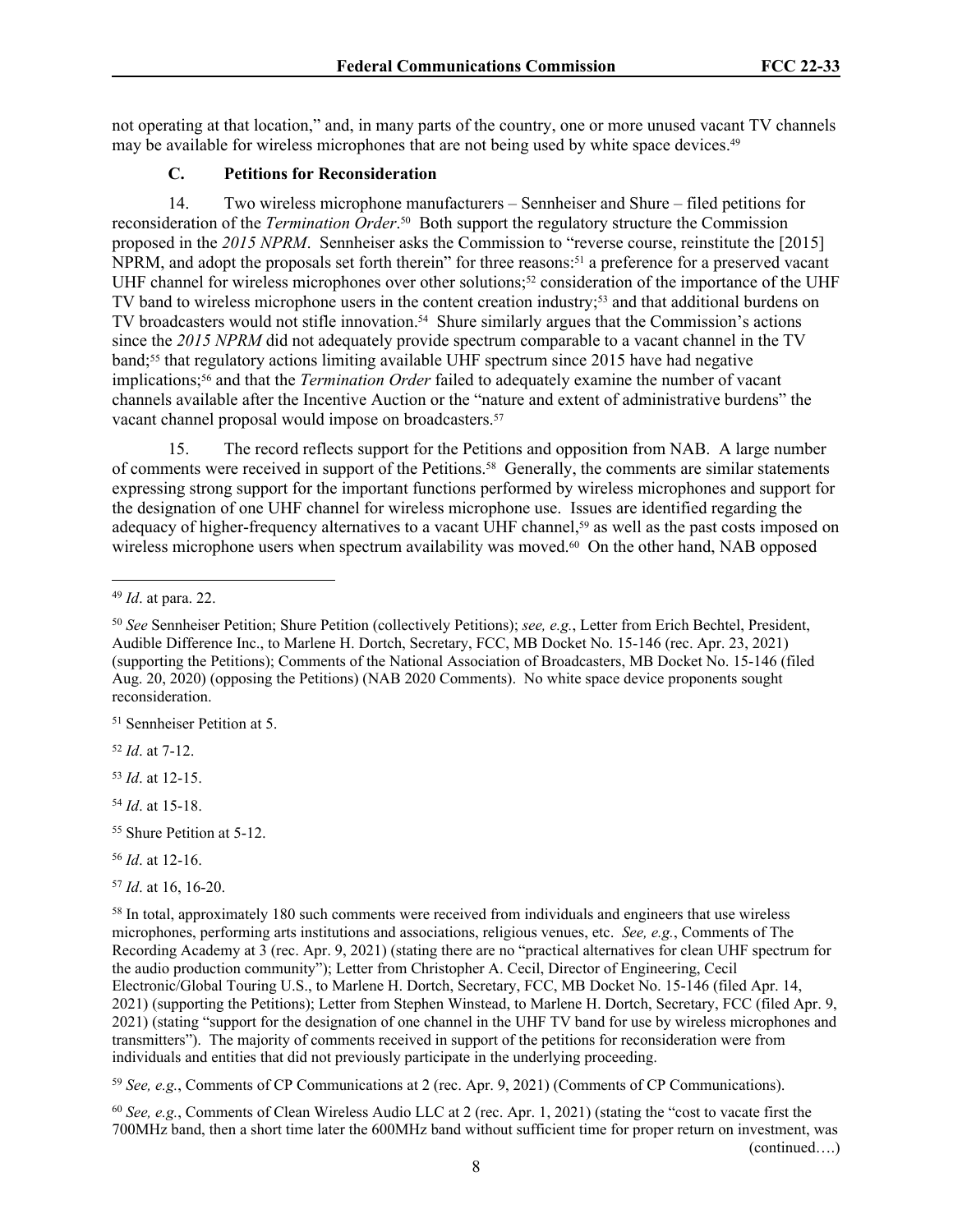the Petitions, agreeing with the conclusions in the *Termination Order* that central assumptions underlying the 2015 NPRM are no longer viable.<sup>61</sup> Specifically, NAB argues that the preservation of at least one vacant channel on a nationwide basis, "is no longer achievable," and that it was therefore "entirely appropriate" to close this proceeding in light of the burdens to broadcasters.<sup>62</sup> NAB further responded that Petitioners' policy arguments have been considered and rejected and therefore offer no basis for reconsideration. This includes the burden a vacant UHF channel would place on broadcasters,<sup>63</sup> "the particular importance of UHF spectrum for wireless microphones,"64 and the timing of the *Termination Order*. 65

16. Both Shure and Sennheiser filed replies to NAB's opposition.66 Both emphasized comments in support of the Petitions, even if a vacant channel could not be provided for wireless microphone use in every market.67 According to Petitioners, recent Commission efforts to date have not achieved their goals because alternative frequency bands are not comparable to UHF frequencies, which is the industry standard.68 Further, Sennheiser and Shure argue that NAB is wrong that reconsideration is not appropriate,69 and question the burdens placed on broadcasters.70 Instead, Shure suggests preserving a

#### (Continued from previous page)

a significant hardship"); Comments of Gotham Sound and Communications, Inc. at 2 (rec. Apr. 9, 2021) (Comments of Gotham Sound).

<sup>61</sup> Opposition to Petitions for Reconsideration of the National Association of Broadcasters at 2 (rec. Apr. 9, 2021).

<sup>62</sup> *Id*.

<sup>63</sup> *Id.* at 4-5 (stating that requirements on broadcasters seeking new or modified facilities "to submit a study demonstrating that their application would not eliminate the last vacant channel in their particular area . . . could have the effect of freezing broadcasters in place and limiting their ability to improve service to viewers in their markets" (citing Comments of the National Association of Broadcasters at 2, 18-19, GN Docket No. 12-268, WT Docket No. 12-269, AU Docket No. 14-252, MB Docket No. 15-146 (rec. Sept. 30, 2015); Reply Comments of the National Association of Broadcasters at 17-18, GN Docket No. 12-268, WT Docket No. 12-269, AU Docket No. 14- 252, MB Docket No. 15-146 (rec. Sept. 30, 2015)).

<sup>64</sup> *Id.* at 5-6 (stating the Commission has considered but rejected "the particular importance of UHF spectrum for wireless microphones" (citing Sennheiser 2015 Comments at 2; Sennheiser Reply Comments at 1; Comments of Shure Incorporated, at 3-5, CG Docket No. 20-158 (rec. Aug. 5, 2020) (Shure 2020 Comments); Letter from Mitchell Lazarus to Marlene H. Dortch, Attachment at 8-9, GN Docket No. 12-268, MB Docket No. 15-146 (Mar. 28, 2018)).

<sup>65</sup> *Id.* at 6 (disputing "that the Commission should not have terminated the vacant channel proceeding during the presidential transition, because the proceeding was 'contentious' or 'controversial'" (citing Shure Petition at 5 n.11)).

<sup>66</sup> Reply of Sennheiser Electronic Corporation (rec. Apr. 19, 2021) (Sennheiser Recon Reply Comments); Shure Incorporated Reply to Opposition (rec. Apr. 19, 2021) (Shure Recon Reply Comments).

<sup>67</sup> Shure Recon Reply Comments at 2-4 (citing Comments of Clean Wireless Audio LLC at 2 (rec. Apr. 1, 2021); Comments of CP Communications at 3; Comments of Gotham Sound at 3; Comments of MSG Entertainment Group, LLC at 6 (rec. Apr. 9, 2021)); Sennheiser Recon Reply Comments at 1-2, 3 (arguing "the FCC's focus on a small handful of DMAs that may not have a vacant channel available to justify dismissing the entire proceeding was arbitrary and capricious and contrary to the public interest").

<sup>68</sup> Shure Recon Reply Comments at 4-5 (citing Comments of CP Communications at 2; Comments of Matthew Emerson (CEAVCO Audio Visual Co.) at 1 (rec. Apr. 12, 2021); Comments of Dave Rupsch at 1, MB Docket No. 15-146 (rec. Apr. 8, 2021); Comments of The Broadway League at 1 (rec. Apr. 14, 2021); Comments of Edgar C. Reihl at 2-3 (rec. Apr. 9, 2021); Comments of Scott Stedronsky (Stage Right, Inc.) at 1-2 (rec. Apr. 14, 2021); Comments of CPR Media Solutions at 1-2 (rec. Apr. 9, 2021)); Sennheiser Recon Reply Comments at 6 ("Contrary to NAB's assertions, recent FCC actions have significantly decreased the ability of content creators to provide valuable, mission-critical content to consumers.").

<sup>69</sup> Shure Recon Reply Comments at 5 (citing *Amendment of Part 74 of the Commission's Rules Regarding FM Translator Interference*, Order on Reconsideration, MB Docket No. 18-119, FCC 20-141, 35 FCC Rcd 11561,

(continued….)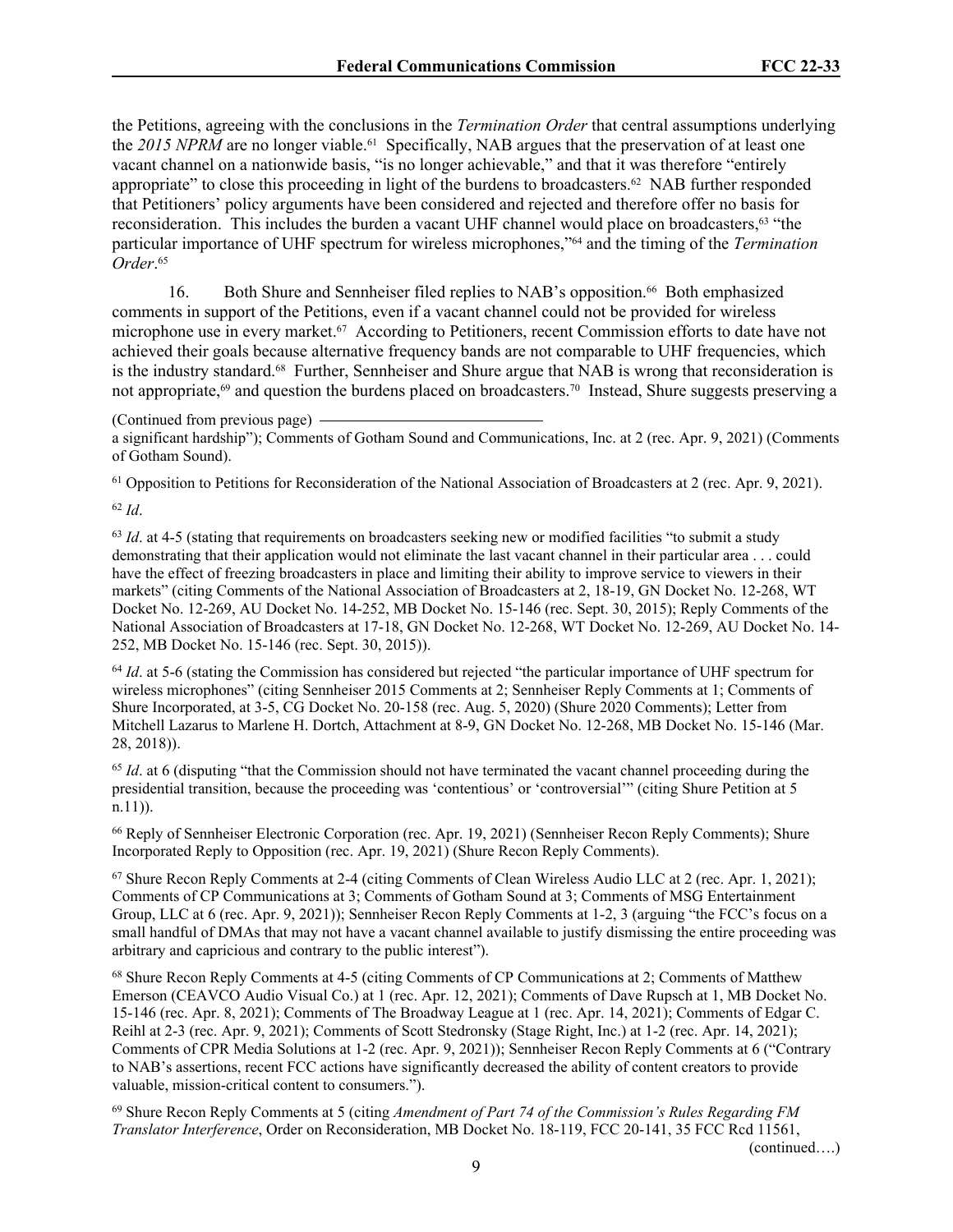vacant channel for wireless microphones in every market where there are at least two vacant channels available.71 Sennheiser also filed an ex parte in which it disagrees with the Commission's assertion in the *Termination Order* that currently there is no vacant 6 MHz channel in multiple major metropolitan areas and included information that purported to identify a vacant channel suitable for wireless microphones use in nearly every top 50 market.<sup>72</sup>

# **III. DISCUSSION**

17. Parties may petition for reconsideration of final orders in a rulemaking proceeding pursuant to section 1.429 of the Commission's rules. The Commission may grant a petition for reconsideration in whole or in part or may deny or dismiss the petition.73 For the reasons explained below, we deny the Petitions, and affirm the Commission's decision in the *Termination Order* to decline to adopt the proposals of the *2015 NPRM* and terminate this docket.

18. As the Commission held in the *Termination Order*, we find that adoption of the rules proposed in the *2015 NPRM* would not strike the most reasonable balance that would best serve the public interest.74 We make this determination in light of other actions taken by the Commission since the *2015 NPRM* that will support wireless microphone users and the burdens that the proposal would impose on broadcasters. Because we agree that the totality of these circumstances support the findings in the

<sup>70</sup> *Id.* at 6 (citing Shure Petition at 17-20), 7 (explaining that "[t]oday there is no wireless microphone equipment that has been certified for use in the 1.4 GHz or 7 GHz bands ... because Commission rules and operational limitations based on shared use and the Part 74 license requirement, materially encumber the spectrum [while] [t]he limited sliver of UHF spectrum available for wireless microphone operations in the 900 MHz band remains encumbered by SBE coordination obligations in addition to the Part 74 license requirement."), 8 ("argu[ing] that the extent of the alleged burden on broadcasters has been greatly exaggerated as the Commission has required all ATSC 3.0 functionality be accomplished within the existing broadcaster channel assignments"), 9 ("fail[ing] to consider or address the obvious merits of reserving a vacant channel wherever possible"); Sennheiser Recon Reply Comments at 4 (disagreeing that it is burdensome for broadcasters "to ensure a vacant channel remains before seeking new or modified facilities").

<sup>71</sup> Shure Recon Reply Comments at 9; *see also* Shure Recon Reply Comments at 3 ("Even with [the two UHF channels exclusively reserved for wireless as part of the 700 MHz reallocation] and other various spectrum bands available, the industry faced steep technical challenges to stage professional productions with the limited available spectrum.").

<sup>72</sup> *See* Letter from Michael Lazarus and Ashley Brydone-Jack, Counsel for Sennheiser Electronic Corporation, to Marlene H. Dortch, Secretary, FCC, MB Docket No. 115-146 (filed Dec. 7, 2021) (Sennheiser Ex Parte). Sennheiser suggests that the list of channels it identifies in its ex parte letter should be reserved for wireless microphone use. *See also* Letter from Michael Lazarus and Ashley Brydone-Jack, Counsel for Sennheiser Electronic Corporation, to Marlene H. Dortch, Secretary, FCC, ET Docket Nos. 04-186, 14-165, 20-36, 21-115, MB Docket No. 15-146, GN Docket Nos. 12-268, 14-166 (filed Feb. 24, 2022) (Sennheiser Feb. 24 Ex Parte); Letter from Michael Lazarus and Ashley Brydone-Jack, Counsel for Sennheiser Electronic Corporation, to Marlene H. Dortch, Secretary, FCC, MB Docket No. 115-146 (filed Apr. 11, 2022) (Sennheiser Apr. 11 Ex Parte); Letter from Michael Lazarus and Ashley Brydone-Jack, Counsel for Sennheiser Electronic Corporation, to Marlene H. Dortch, Secretary, FCC, MB Docket No. 115-146 (filed Apr. 13, 2022) (Sennheiser Apr. 13 Ex Parte).

<sup>73</sup> 47 CFR § 1.429(a), (i).

<sup>74</sup> *Termination Order,* 35 FCC Rcd at 14274, 14277-78, paras. 6, 15 (citing *White Spaces R&O*, 30 FCC Rcd 9551; *White Spaces Order on Reconsideration*, 34 FCC Rcd 1827; *White Spaces NPRM*, 35 FCC Rcd 2101; *2020 White Spaces R&O and FNPRM*, 35 FCC Rcd 12603).

<sup>(</sup>Continued from previous page)

<sup>11562,</sup> para. 3 (2020) ("Reconsideration is generally appropriate only where the petitioner shows either a material error or omission in the original order or raises additional facts not known or not existing until after the petitioner's last opportunity to respond.").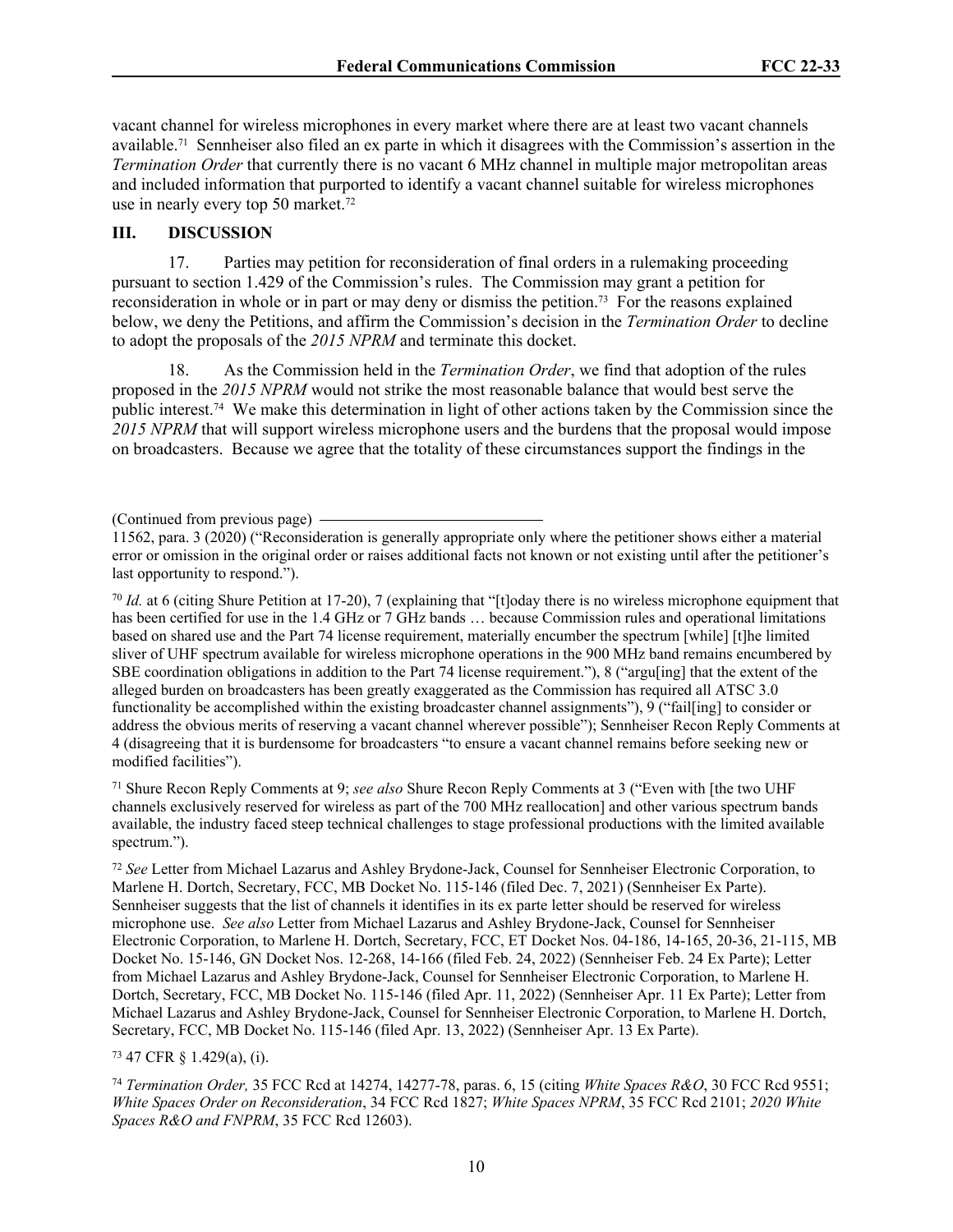*Termination Order*, we reject the Petitioners' claim that the Commission's action was arbitrary and capricious.<sup>75</sup>

19. Petitioners do not dispute the Commission's finding that "[t]he spectrum landscape has changed significantly since 2015"76 and acknowledge steps taken in other dockets since 2015 in support of wireless microphone use.77 The Commission has explained that, with the Incentive Auction and channel repacking now complete, a single, nationwide vacant channel is not possible.78 However, Petitioners argue the Commission should have weighed more heavily the issues they claim favor reviving the 2015 docket, in whole or in part.79 Both Petitioners' central argument in favor of reconsideration of the *Termination Order* is that the spectrum needs of wireless microphone users require the preservation of a vacant UHF channel in the TV band as proposed in the *2015 NPRM*. <sup>80</sup> Sennheiser argues that other proceedings were not intended to replace the 2015 NPRM vacant channel proposal,<sup>81</sup> and that because the *2015 NPRM* contemplated changes from the Incentive Auction, these foreseen changes cannot be relied upon by the Commission to terminate the proceeding.<sup>82</sup> Shure argues the other proceedings should continue while revisiting issues raised in this docket in 2015, such as whether something short of a nationwide vacant channel can be preserved for wireless microphone use.<sup>83</sup> According to Sennheiser, the Commission's "failure to consider relevant facts established in the record," reliance on evidence that included statements from the NAB, and "the Commission's focus on a small handful of DMAs that may not have a vacant channel available to justify dismissing the entire proceeding was arbitrary and capricious and contrary to the public interest."84 Shure similarly challenges the Commission's "uncritically accepted" assertion in the record regarding the burden of the 2015 proposal on licensed broadcasters,<sup>85</sup> and accuses the Commission of "consider[ing] recent developments and regulatory changes affecting broadcasters but fail[ing] to update the record or take into account developments in the use of spectrum and regulatory rules affecting wireless microphone users."<sup>86</sup> For the reasons discussed below, we disagree.

20. We reaffirm the conclusions the Commission reached in the *Termination Order* that the steps the Commission has taken in other proceedings since the *2015 NPRM* provide a better alternative

<sup>77</sup> Sennheiser Petition at 9; Shure Petition at 8.

<sup>78</sup> *Termination Order*, 35 FCC Rcd at 14277, para. 14; Shure Petition at 20; *see also infra* paras. 21-24.

<sup>79</sup> Sennheiser Petition at 15 (arguing the Commission did not adequately "consider the potential negative impact and real-world harms that termination of the [2015] NPRM will have on the content creation industry"); Shure Petition at 5 (arguing "the Termination Order should be reconsidered because it fundamentally misstates the circumstances facing wireless microphone operators with respect to spectrum access"). *See also* Sennheiser Ex Parte; Sennheiser Feb. 24 Ex Parte at 2-3; Sennheiser Apr. 11 Ex Parte at 5; Sennheiser Apr. 13 Ex Parte at 5.

<sup>83</sup> Shure Petition at ii, 20-23.

86 Shure Petition at 1.

<sup>75</sup> 5 U.S.C. § 706(2)(A).

<sup>76</sup> *Termination Order*, 35 FCC Rcd at 14277, para. 14; *see, e.g.*, Sennheiser Petition at 17 n.50 (acknowledging "the reduction in the TV band"); Shure Petition at 3 (acknowledging, "over the course of the past decade, wireless microphone access to UHF spectrum has continued to shrink due to the repurposing of the 700 MHz and 600 MHz bands").

<sup>80</sup> Sennheiser Petition at 7-11; Shure Petition at 7-11.

<sup>81</sup> Sennheiser Petition at 9.

<sup>&</sup>lt;sup>82</sup> *Id.* at 17 n.50. Shure alleges that the Commission must seek further comment on pertinent circumstances that have changed since 2015. Shure Petition at 5.

<sup>84</sup> Sennheiser Petition at 7, 11; Sennheiser 2020 Recon Reply Comments at 3, 5.

<sup>85</sup> *See, e.g.*, Shure 2020 Recon Reply Comments at 8 (citing *Termination Order*, 35 FCC Rcd at 14281-83, para. 23).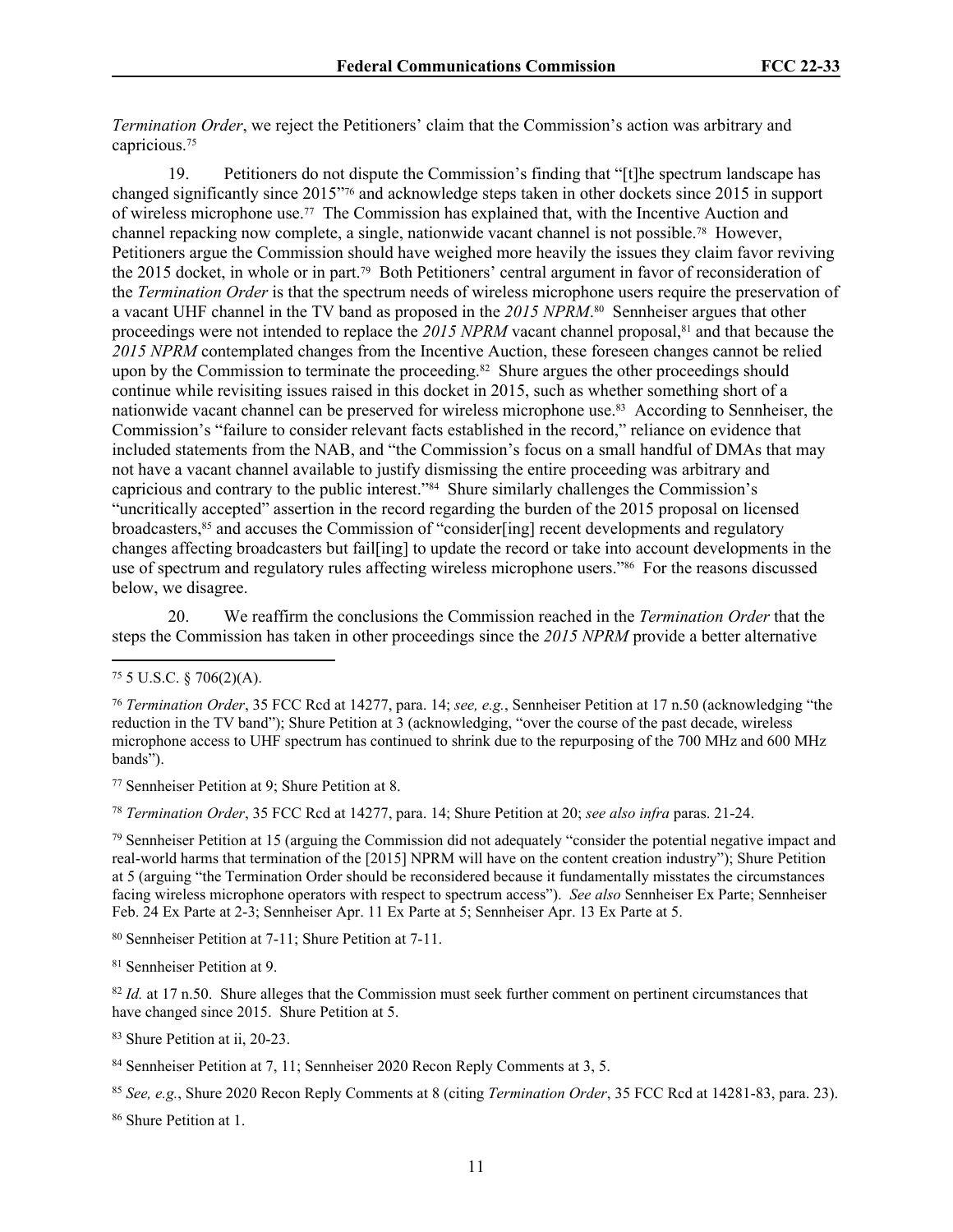for addressing the needs of wireless microphone providers than through efforts to preserve a vacant channel in light of the burdens the vacant channel proposal would impose on broadcasters.87 For example, the Commission made several changes in the *Wireless Microphones R&O* to ensure sufficient spectrum would continue to be available for wireless microphone use.<sup>88</sup> Following the Incentive Auction and repacking, the Commission revised its rules, as well as analog and digital technical standards, in favor of access to spectrum for wireless microphones in the VHF broadcast television channels and more cochannel operations with television stations.89 The Commission now allows wireless microphone licensees to use spectrum in the 600 MHz duplex gap in addition to unused channels in television band spectrum.<sup>90</sup> Outside of these bands, the Commission has also provided new opportunities for use in UHF spectrum in the 900 MHz band when, in 2017, the Commission further revised rules for both licensed and unlicensed wireless microphone operations in the TV bands, the 600 MHz guard band and duplex gap, as well frequency bands outside of the TV and 600 MHz bands.<sup>91</sup>

21. The Commission's continued commitment to supporting wireless microphone users access to spectrum is also demonstrated by the work the Commission has done since the *Termination Order* was issued. For example, the 2022 *White Spaces 2nd Order on Recon., FNPRM, and Order* includes improved protection for licensed wireless microphone users from white space devices and

<sup>89</sup> *Termination Order*, 35 FCC Rcd at 14280-81, para. 19 (citing *Wireless Microphones R&O*, 30 FCC Rcd at 8744, para. 11 (adopting revisions in favor of wireless microphone operations in the 169-172 MHz band and 944-952 MHz bands, portions of the 941-944 MHz and 952-960 MHz bands (on each side of the 944-952 MHz band), the 1435- 1525 MHz band, and the 6875-7125 MHz band).

<sup>87</sup> *See Termination Order*, 35 FCC Rcd at 14283, para. 23 ("find[ing] that, on balance, seeking to preserve a vacant channel for shared use by white space devices and wireless microphone operations at this time, considering all of the actions that the Commission has taken since 2015 to promote those users' interests, are outweighed by the burdens of the proposals on broadcasters and we terminate the proceeding"); *Wireless Microphones R&O*, 30 FCC Rcd at 8742, para. 3 ("This proceeding was initiated to explore steps to address wireless microphone users' longer term needs."); *Wireless Microphones Order on Reconsideration and FNPRM*, 32 FCC Rcd 6077.

<sup>88</sup> *Termination Order*, 35 FCC Rcd at 14280, para. 20 (citing *Wireless Microphones R&O*, 30 FCC Rcd 8739). While revising rules in 2017 to "make additional spectrum resources available to accommodate wireless microphones users' needs over the long term . . . to enable the development of a suite of devices that operate in different bands and can meet wireless microphone users' various needs while efficiently sharing the spectrum with other users," the Commission considered concerns raised by Sennheiser and Shure. *See, e.g.*, *Wireless Microphones R&O*, 30 FCC Rcd at 8741, 8744-45, 8749, paras. 4, 13 (discussing manufacturing steps taken "for more efficient use of available spectrum, including the increasing use of newer digital technologies that can greatly expand the number of microphones on a TV channel for many types of applications that do not require the highest sound fidelity" (citing Comments of Sennheiser Electronic Corporation at 6, GN Docket Nos. 14-166 and 12-268 (rec. Sept. 29, 2017) (Sennheiser 2017 Comments); Comments of Shure Incorporated at 8-9, 36, GN Docket Nos. 14-166 and 12-268 (rec. Oct. 2, 2017) (Shure 2017 Comments)), 24 (discussing opportunities for licensed wireless microphone use of these VHF channels (citing Shure 2017 Comments at 30-31)), 31 (adopting the ETSI standard emission masks for LPAS devices used by wireless microphone licensees under our Part 74 rules (citing Sennheiser 2017 Comments at 11; Shure 2017 Comments at 32-33)), 65 (discussing miscellaneous VHF/UHF bands for wireless microphone use (citing Sennheiser 2017 Comments at 21; Shure 2017 Comments at 40-41)), 129 (supporting the use of a portion of the 7 GHz band for wireless microphones (citing Sennheiser 2017 Comments at 25; Shure 2017 Comments at 44)), 138 (considering pairing the 2020-2025 MHz band with the 1920-1930 MHz band for wireless microphone uses (citing Reply Comments of Sennheiser Electronic Corporation at 17, GN Docket Nos. 14-165, 14-166, 12-268 (rec. Oct. 16, 2017); Shure 2017 Comments at 42)).

<sup>90</sup> *Id*. at 14281, para. 19 (citing *Wireless Microphones R&O*, 30 FCC Rcd at 8744, para. 11; *Wireless Microphones Order on Reconsideration and FNPRM*, 32 FCC Rcd at 6079-80, para. 2); *see also Wireless Microphone WMAS NPRM*, 36 FCC Rcd 7908.

<sup>91</sup> *Termination Order*, 35 FCC Rcd at 14281, paras. 20-21 (citing *Wireless Microphones Order on Reconsideration and FNPRM*, 32 FCC Rcd at 60119, para. 77).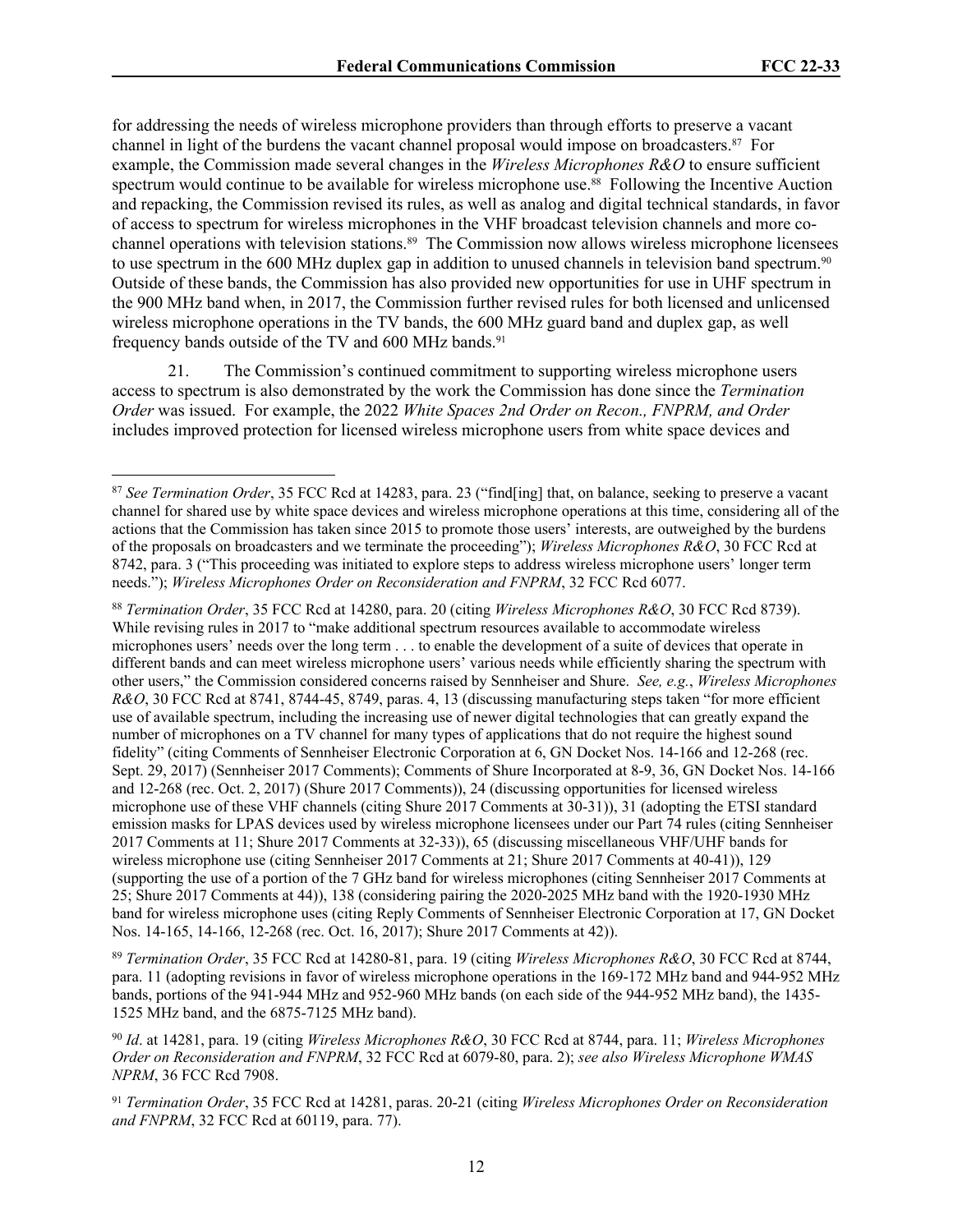recognized additional access to portions of the 600 MHz duplex gap and guard band.92 Although not necessary to support our decision to terminate this proceeding, we also note that the Commission's continued commitment to supporting wireless microphone users access to spectrum is demonstrated in proceedings pending before the Commission. For example, the 2021 *Wireless Microphone WMAS NPRM* proposed technical rules to permit WMAS operation in the TV and other frequency bands on a licensed basis, in response to a Sennheiser petition for rulemaking.<sup>93</sup> The Commission also sought to advance its goal of efficient spectrum use by proposing to update technical rules to require compliance with the ETSI standards in the *Wireless Microphone WMAS NPRM*, which will enable more wireless microphones to operate in the spectrum available for wireless microphone operations.<sup>94</sup>

22. When the *Termination Order* was issued, the Commission was aware of Petitioners' arguments about why the Commission's alternative actions to support spectrum access for wireless microphone users are not a substitute for the availability of TV band spectrum.95 Sennheiser and Shure asserted that the Commission's actions to support spectrum access outside the TV band were inadequate because TV band UHF spectrum is uniquely valuable to wireless microphone users.96 The Commission ultimately rejected such positions.<sup>97</sup> Despite the arguments concerning technical differences in frequencies and implementation critiques related to alternate spectrum solutions, we continue to find that, on balance, seeking to preserve a vacant channel for wireless microphone operations is outweighed by the burdens of the proposals on broadcasters.<sup>98</sup> Sennheiser, for example, describes issues with wireless microphone use of specific spectrum bands the Commission identified for use by wireless microphone operators in other proceedings.99 In a 2017 proceeding involving technical and operational issues

<sup>95</sup> *Termination Order*, 35 FCC Rcd at 14280-81, para. 20 (describing the "several changes" the Commission made "to ensure sufficient spectrum would continue to available for wireless microphone use" (citing *Wireless Microphones R&O*, 30 FCC Rcd 8739; *White Spaces R&O*, 30 FCC Rcd at 9554-55, para. 7)).

<sup>96</sup> For example, in both their comments in response to the dormant docket public notice and in their Petitions, Sennheiser and Shure describe the UHF TV band as a technically reliable national and global standard that should be adopted by the Commission. Sennheiser 2020 Comments at 2, 12; Sennheiser Petition at 12; Shure 2020 Comments at 3; Shure 2020 Reply Comments at 5-6; Shure Petition at 3. Sennheiser and Shure also repeat claims that wireless microphone operation in the 600 MHz guard bands and duplex gap is encumbered by a lower 20 mW output power and subject to a high noise due to out-of-band emissions. Sennheiser 2020 Comments at 5; Sennheiser Petition at 10; Shure 2020 Comments at 4-5; Shure Petition at 9. Further, Sennheiser and Shure repeatedly argued that higher frequency bands designated for wireless microphone use are insufficient because they do not mimic the characteristics of the UHF TV band and their use requires prior frequency coordination. Sennheiser 2020 Comments at 5; Sennheiser Petition at 9-10; Shure 2020 Comments at 5-6; Shure Petition at 10-11. Additionally, Sennheiser and Shure previously claimed that the 941.5-944 MHz and 1435-1525 MHz bands are insufficient because they are restricted to "non-itinerant applications." Sennheiser 2020 Comments at 5; Sennheiser Petition at 9; Shure 2020 Comments at 5-6; Shure Petition at 9-11.

<sup>97</sup> *Termination Order*, 35 FCC Rcd at 14283, para. 23.

<sup>98</sup> Sennheiser Petition at 7-11; Shure Petition at 7-11.

(continued….)

<sup>92</sup> *White Spaces 2nd Order on Recon., FNPRM, and Order* at para. 22.

<sup>93</sup> *Wireless Microphone WMAS NPRM*, 36 FCC Rcd 7908.

<sup>94</sup> *Id*. at 7908, para. 1.

<sup>99</sup> Sennheiser Petition at 9-10 (describing issues with wireless microphone usage in the 941.5-944 MHz and the 1435-1525 MHz bands ("restricted to fixed locations (i.e., non-itinerant applications)"); the 944-960 MHz band ("requir[ing] SBE coordination prior to use at a location, which often takes weeks to resolve"); the 6875-6900 MHz and 7100-7125 MHz bands ("the short wavelength . . . limits their usefulness to very short-range, line-of sight applications"); "licensed use of 4 MHz within the 600 MHz duplex gap" ("The 20 mW restriction operated within the high noise duplex gap impairs reliability and limits applications."); the VHF band (30 - 300 MHz) ("challenged by antenna size and efficiency, as well as a high RF noise floor generated from electronic devices in many environments"). *See also id*. at 9-10 ("These bands simply do not offer the flexible access, functionality and usage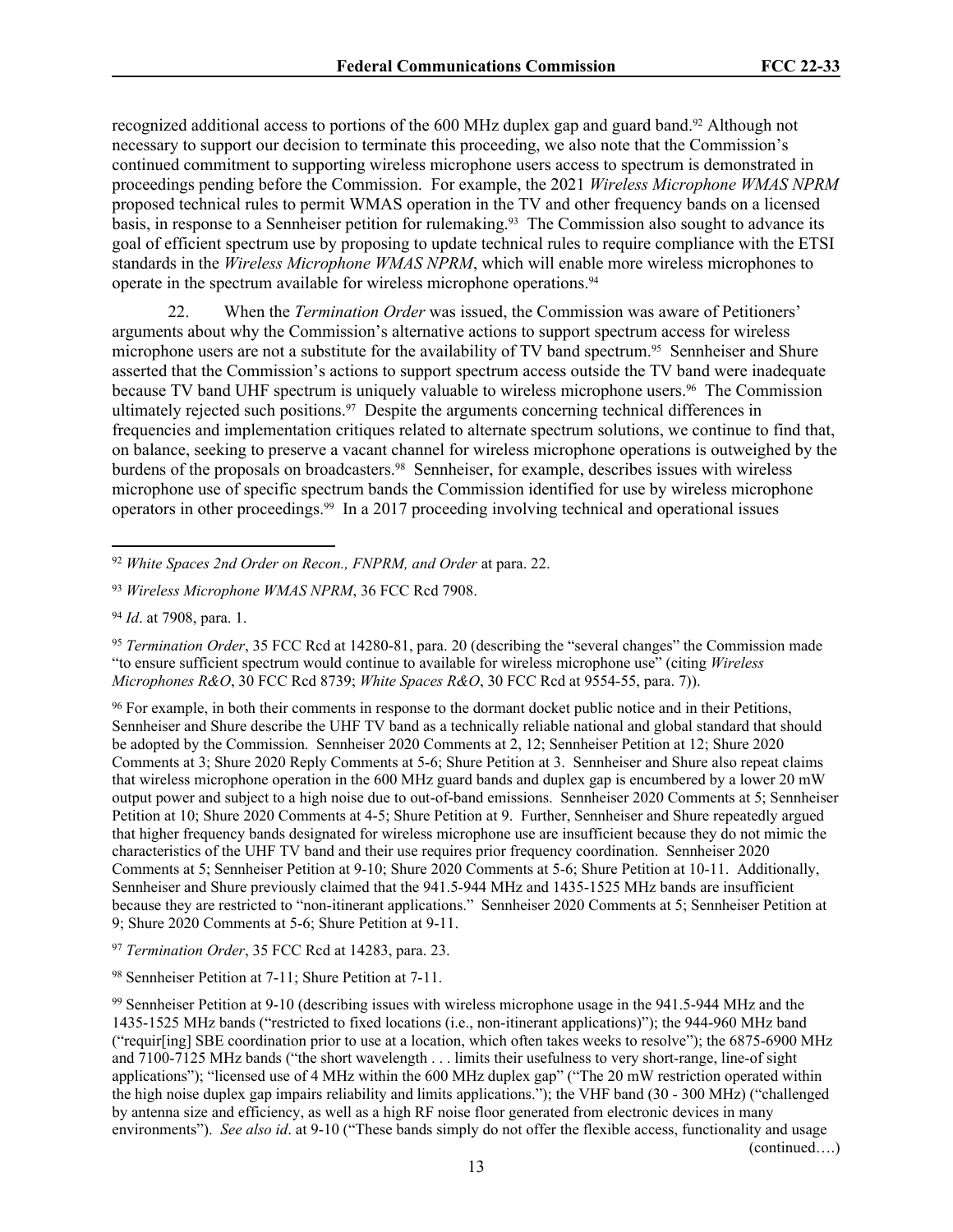concerning wireless microphones,100 Sennheiser described these concerns and its support for wireless microphone "interference protection in TV band spectrum" as particularly important in "hyper-critical performances."101 Shure also takes issue with the "frequencies identified by the Commission in 2017" for wireless microphones operations.<sup>102</sup> According to Shure, issues it raised in other dockets emphasize how other Commission initiatives cannot replace the vacant channel proposal and that "the need to preserve a vacant channel for wireless microphone operations" remains.103 However, Shure's concerns with the loss of a vacant channel and need for "interference protection in the TV" band were considered by the Commission in that proceeding in 2017.104 Thus despite these technical differences and Petitioner critiques, we believe that on balance the alternate solutions provide a better alternative for addressing the needs of wireless microphone providers than the efforts to preserve a vacant channel in light of the burdens the vacant channel proposal would impose on broadcasters.

23. We recognize the Petitioners' preference for UHF TV band spectrum to the alternatives adopted to assist the wireless microphone operations, but this is not sufficient grounds to reconsider the Commission's conclusion not to pursue the *2015 NPRM.* We note that the *Termination Order* does not find that the other proceedings to support spectrum access for wireless microphones are a perfect substitute for the UHF TV band spectrum. We also note that the Commission's decision not to pursue the *2015 NPRM* did not lessen the spectrum access that wireless microphones currently enjoy in the TV band and indeed the Commission has continued to find ways, and additional spectrum, to accommodate wireless microphones in the future outside of the crowded TV bands. Furthermore, technical issues raised by Petitioners and commenters related to the differences between spectrum in the TV band and other bands have been considered in other dockets.105 Moreover, although not necessary to support our decision to terminate this proceeding, we also note that the Commission continues to explore these issues in pending proceedings. For example, the *Wireless Microphones Order on Reconsideration and FNPRM*  asks how we can ensure that all types of unlicensed wireless microphones users -- including professional theater, music, performing arts, and similar organizations -- can obtain licenses to operate in the broadcast television bands, as well as UHF spectrum in the 900 MHz band, if necessary.106 This proceeding is also considering issues regarding the licensed use of 4 MHz within the 600 MHz duplex gap.107 Wireless

(Continued from previous page)

<sup>101</sup> Sennheiser 2017 Comments at 2-3 ("Sennheiser fully supports a path to Part 74 licensing for professional arts organizations which require interference protection in TV band spectrum in order to produce high-quality productions.").

<sup>102</sup> Shure Petition at i.

<sup>103</sup> *Id*. at 8.

<sup>104</sup> Shure 2017 Comments at 6 ("The decision to eliminate both the unlicensed database registration pathway and the two reserved wireless microphone channels, in anticipation of the TV Band repacking which would result from the 600 MHz Incentive Auction, left no means for an unlicensed wireless microphone operator facing demands for professional grade audio to secure interference protection in the TV Band."); Reply Comments of Shure Incorporated, Docket Nos. 14-166, 14-165, 12-268, at 12 (rec. Oct. 16, 2017).

<sup>105</sup> *See generally* Sennheiser Petition at 9-12; Shure Petition at 7-12; Letter from James McCullagh, Live Audio Engineer, to Marlene H. Dortch, Secretary, FCC, MB Docket No. 15-146 (filed Apr. 8, 2021); Comments of The Oregon Shakespeare Festival at 1-2 (rec. Apr. 19, 2021) (discussing spectrum and equipment use).

<sup>106</sup> *Id*. *See Wireless Microphones Order on Reconsideration and FNPRM*, 32 FCC Rcd 6077.

<sup>107</sup> *Wireless Microphones Order on Reconsideration and FNPRM*, 32 FCC Rcd at 6079-80, para. 2; Sennheiser Petition at 9-10; Shure Petition at 6-11. *See, e.g.*, Letter from Damon Gold, Owner/Operator, Bigwater Productions, to Marlene H. Dortch, Secretary, FCC, MB Docket No. 15-146 (filed Apr. 8, 2021) (supporting one or more vacant channels in the UHF TV band for wireless microphone use, "[b]ecause of the penetration characteristics of

(continued….)

opportunities that the vacant UHF channel was meant to make available in light of the 700 MHz and 600 MHz reallocations.").

<sup>100</sup> *See Wireless Microphones Order on Reconsideration and FNPRM*, 32 FCC Rcd at 6079, para. 1.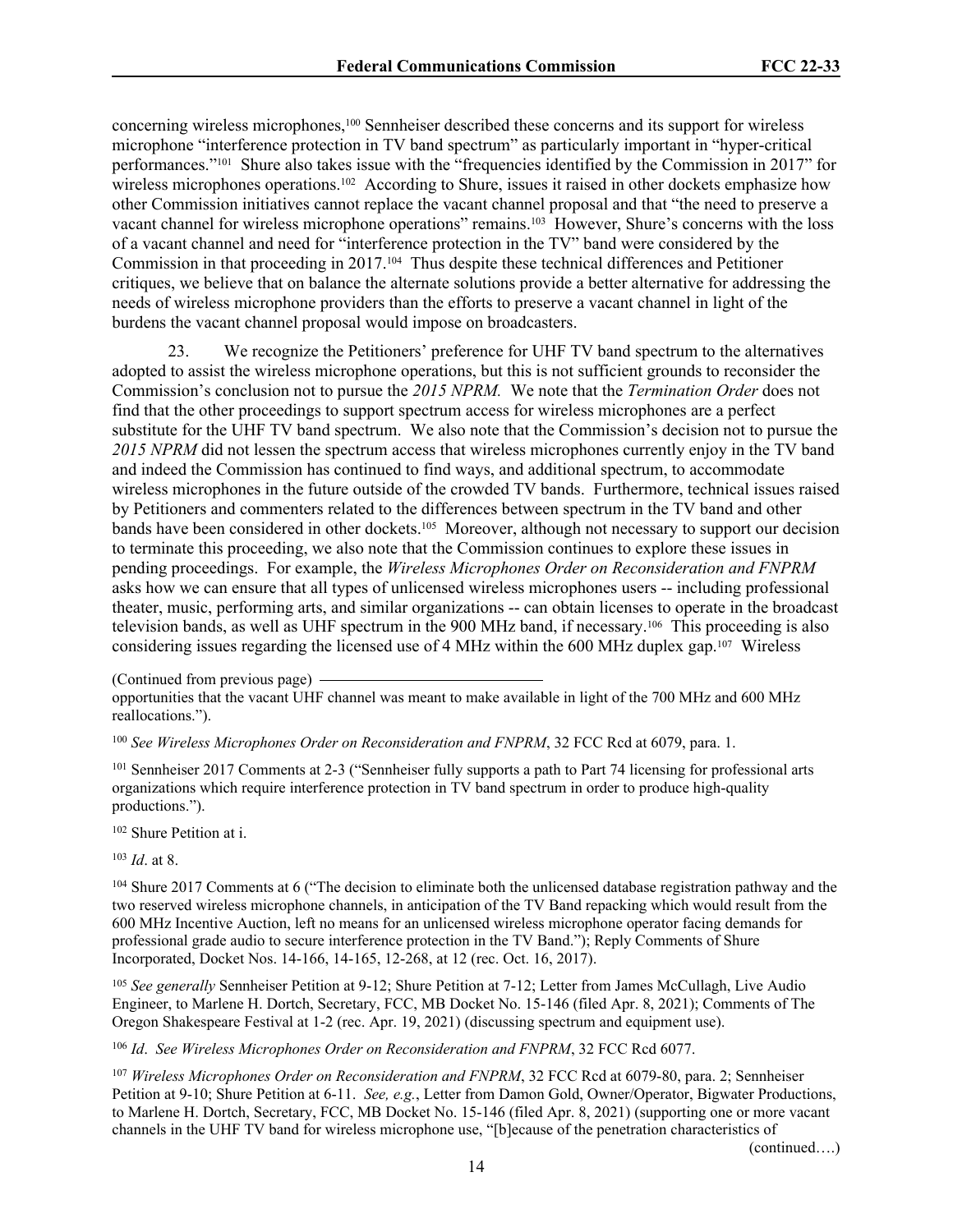microphone usage in the 941.5-944 MHz and the 1435-1525 MHz bands was considered as part of the *Wireless Microphones R&O*. <sup>108</sup> We also recently took action to protect wireless microphone users from potential white space device interference.109 While not the Petitioners' preferred approach, we find that, in weighing the needs of all spectrum users, the Commission was justified in not pursuing the *2015 NPRM*, and instead addressing Petitioners' concerns in other proceedings.

24. In weighing those needs, we further affirm that the Commission reasonably concluded that the 2015 vacant channel proposal would impose undue burdens on the broadcast users of the TV band. Shure describes the Commission as having "been vigorous in its efforts to promote and protect the interests of the broadcasting community" and in "prioritiz[ing] the spectrum demands of white space interests [over] the spectrum needs of wireless microphone users."<sup>110</sup> Sennheiser disagrees with the Commission that the 2015 NPRM proposals would unduly burden broadcasters and stifle innovation,<sup>111</sup> and claims that the Commission afforded undue consideration to broadcaster use of spectrum, given that only a small percentage of households receive television over-the-air.112 Further, Sennheiser claims that the cost of requiring a broadcaster to demonstrate that a new or modified facility would not eliminate a vacant channel, and would be "minimal compared to the benefit of allowing wireless microphones to operate in the UHF TV band."<sup>113</sup>

25. We find the Commission adequately weighed the needs of all spectrum users, and supported its decision not to pursue the proposals in the *2015 NPRM* for several reasons, including changed circumstances since 2015 and the alternate initiatives taken by the Commission since 2015.<sup>114</sup> We agree with the Commission's decision that the proposal would impose undue burdens on broadcasters "both in congested areas where a vacant channel may not be available in the television band and in less

(Continued from previous page)

frequencies in the 400-600Mhz spectrum," over spectrum above 900 MHz).

<sup>108</sup> *Wireless Microphones R&O*, 30 FCC Rcd at 8744, para. 11; Sennheiser Petition at 9-10; Shure Petition at 6-11; *see Termination Order*, 35 FCC Rcd at 14281, para. 21 n.60 (addressing spectrum allocation considerations).

<sup>109</sup> *White Spaces 2nd Order on Recon., FNPRM, and Order*, at para. 22.

<sup>110</sup> Shure Petition at 12-13, 14. Shure describes three examples it believes demonstrate that the Commission prioritized spectrum use of others over wireless microphone users since the *2015 NPRM*: (1) "[white space device (WSD)] stakeholders seeking prospectively to create a market for WSDs" (citing *Unlicensed White Space Device Operations in the Television Bands*, Report and Order and Further Notice of Proposed Rulemaking, ET Docket No. 20-36, 35 FCC Rcd 12603 (2020) (*2020 TVWS Order*)); (2) a potential "ATSC 3.0 item that would optimize the interests of broadcasters to the detriment of wireless microphone users" (citing *Promoting Broadcast Internet Innovation through ATSC 3.0*, Report and Order, MB Docket No. 20-145, 35 FCC Rcd 14492 (2020)); and (3) an "NPRM pertaining to technical rules governing the use of Distributed Transmission Systems ('DTS')," that it fears "would result in signal spillover that would materially reduce the amount of spectrum available for wireless microphones, White Space devices, and other co-channel operations" (*see Rules Governing the Use of Distributed Transmission System Technologies Authorizing Permissive Use of the "Next Generation" Broadcast Television Standard*, MB Docket No. 20-74, GN Docket No. 16-142, Report and Order, 36 FCC Rcd 1227 (2021)). *Id.* at 13- 16.

<sup>111</sup> Sennheiser Petition at 15.

<sup>112</sup> *Id*. (citing Nielsen, *The Nielsen Local Watch Report* (Q2 2018),<https://www.nielsen.com>).

<sup>113</sup> *Id*. at 16.

<sup>114</sup> *Termination Order*, 35 FCC Rcd at 14281-83, para. 23 (Public Interest Analysis). Nor do we find issue with the Commission's continuation of prioritizing the licensed use of spectrum over unlicensed uses considering the combined actions that the Commission has taken since 2015 to promote wireless microphone usage. *Id*. at 14282, para. 23 (citing *2015 NPRM*, 30 FCC Rcd at 6721, para. 19). *See* Sennheiser Petition at 13-14, 15 (arguing that "the FCC has been vigorous in its efforts to promote and protect the interests of the broadcasting community, but it has yet to strike the appropriate balance sought in 2015 by giving proper weight to the needs of wireless microphone users").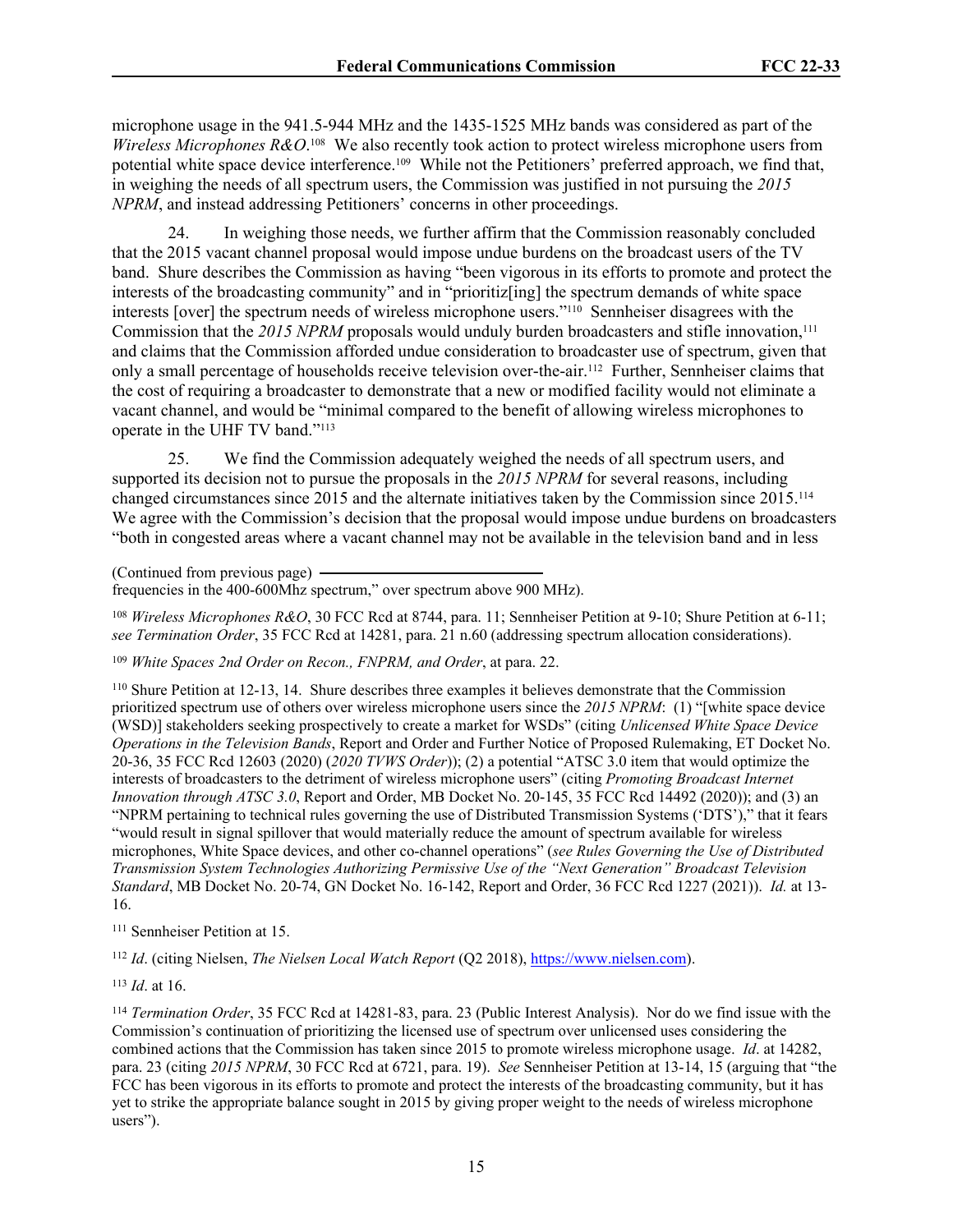congested areas where more spectrum is available such that analysis is not warranted."115 As NAB and a number of broadcasters noted in their 2015 comments, adoption of the proposed rules would serve to freeze full power stations in place and hamstring their ability to expand or innovate to better serve their viewers.116 And the proposal would require "novel engineering studies" that "would be expensive and time-consuming, particularly for smaller broadcasters" where "the cost of conducting such studies is likely to be multiples of current engineering design costs."<sup>117</sup> Significantly, television stations would bear the administrative burden of studying and proving the availability of channels for other users in order to receive approval of an application that is otherwise grantable in the public interest.118 The Commission properly decided "not [to] deviate from previous Commission decisions that use of the TV bands by primary and secondary broadcast users have priority over wireless microphones and white space devices."119 Further, although Petitioners' opine that the adoption of the 2015 proposals would not hinder the development of ATSC 3.0 service by broadcasters,<sup>120</sup> including new and innovative uses of broadcast

<sup>116</sup> *See* Letter from Patrick McFadden, Deputy General Counsel, NAB, to Marlene H. Dortch, Secretary, FCC, MB Docket No. 15-146 et al., at 1 (filed Oct. 29, 2020) (NAB 2020 Letter) (stating that the proposal "would unreasonably restrict the ability of broadcasters to expand service to viewers or offer new and improved service through ATSC 3.0 … hamper broadcasters' ability to undertake a successful transition to an improved technology by preventing them from modifying their coverage to facilitate successful sharing and simulcasting arrangements that preserve or improve service to viewers."); NAB 2015 Comments at 2 and Reply Comments at 17 (stating that adoption of the preservation plan will cause harm to existing television services that viewers rely on today by freezing broadcasters in time and preventing the potential for dynamic and innovative new service offerings); One Media 2015 Reply Comments at 3 (stating that for several years after repacking has been completed broadcasters will need flexibility to adjust their service areas to the extent possible); Sinclair 2015 Comments at 3 (stating that adoption of the plan would destroy vast numbers of broadcast facilities and limit the service area and future growth potential of all others simply to promote availability of an unlicensed service).

<sup>117</sup> NAB 2020 Letter at 2.

<sup>118</sup> NAB 2015 Comments at 2 ("Troublingly, the Commission does not acknowledge the harms associated with its proposal. Instead, the [2015] NPRM simply asserts that there should be a large number of vacant channels available for displaced LPTV and translator stations, so the impact should be minimal. Of course, if this were true, there would be no reason for the Commission to propose reserving a channel for unlicensed – there would be plenty of channels available for everyone. In short, the Commission's proposal would cause real, tangible harm in the near term, yet would produce benefits that are speculative at best. For these reasons, the Commission should not adopt its initial proposal.").

<sup>119</sup> *Termination Order*, 35 FCC Rcd at 14279, 14281-82, paras. 15, 23. *See, e.g.*, *Unlicensed Operation in the TV Broadcast Bands; Additional Spectrum for Unlicensed Devices Below 900 MHz and in the 3 GHz Band, ET Docket Nos. 04-186 and 02-380*, Second Report and Order, 23 FCC Rcd 16807, 16827, para. 50 (2008) (deciding that future broadcast uses of the television band will have the right to interference protection from TV band devices); *Amendment of Parts 73 and 74 of the Commission's Rules to Establish Rules for Digital Low Power Television*, Further Notice of Proposed Rulemaking and Memorandum Opinion and Order, 25 FCC Rcd 13833, 13849, para. 47 (2010) (dismissing a petition requesting the Commission condition the authorization of digital companion channels for low power television stations on the acceptance of unlicensed operations on the digital channel); *Digital Television Distributed Transmission System Technologies*, MB Docket No. 05-312, Report and Order, 23 FCC Rcd 16731, 16743, para. 19 (2008) (declining to restrict TV operations to provide more vacant channels for the operation of unlicensed devices).

 $120$  "Sennheiser is on the record with its support for the ATSC 3.0 television standard," and does not believe that "the adoption of a single vacant channel would hinder the development or adoption of this standard, [considering] advances in compression coding and multiplexing." Sennheiser Petition at 16-17. Shure takes issue with the Commission's reference, in the *Termination Order*, to technical advances of ATSC 3.0 "that would materially

(continued….)

<sup>115</sup> *Termination Order*, 35 FCC Rcd at 14283, para. 23; *see* Sennheiser Petition at 16; Shure Petition at 17-20; Sennheiser Recon Reply Comments at 4; Shure Recon Reply Comments at 4-5; Letter from Patrick McFadden, Deputy General Counsel, National Association of Broadcasters to Marlene H. Dortch, Secretary, FCC, MB Docket No. 15-146 (filed Jul. 28, 2021) (noting "costly technical studies to demonstrate that any application does not eliminate the last vacant channel in a given area").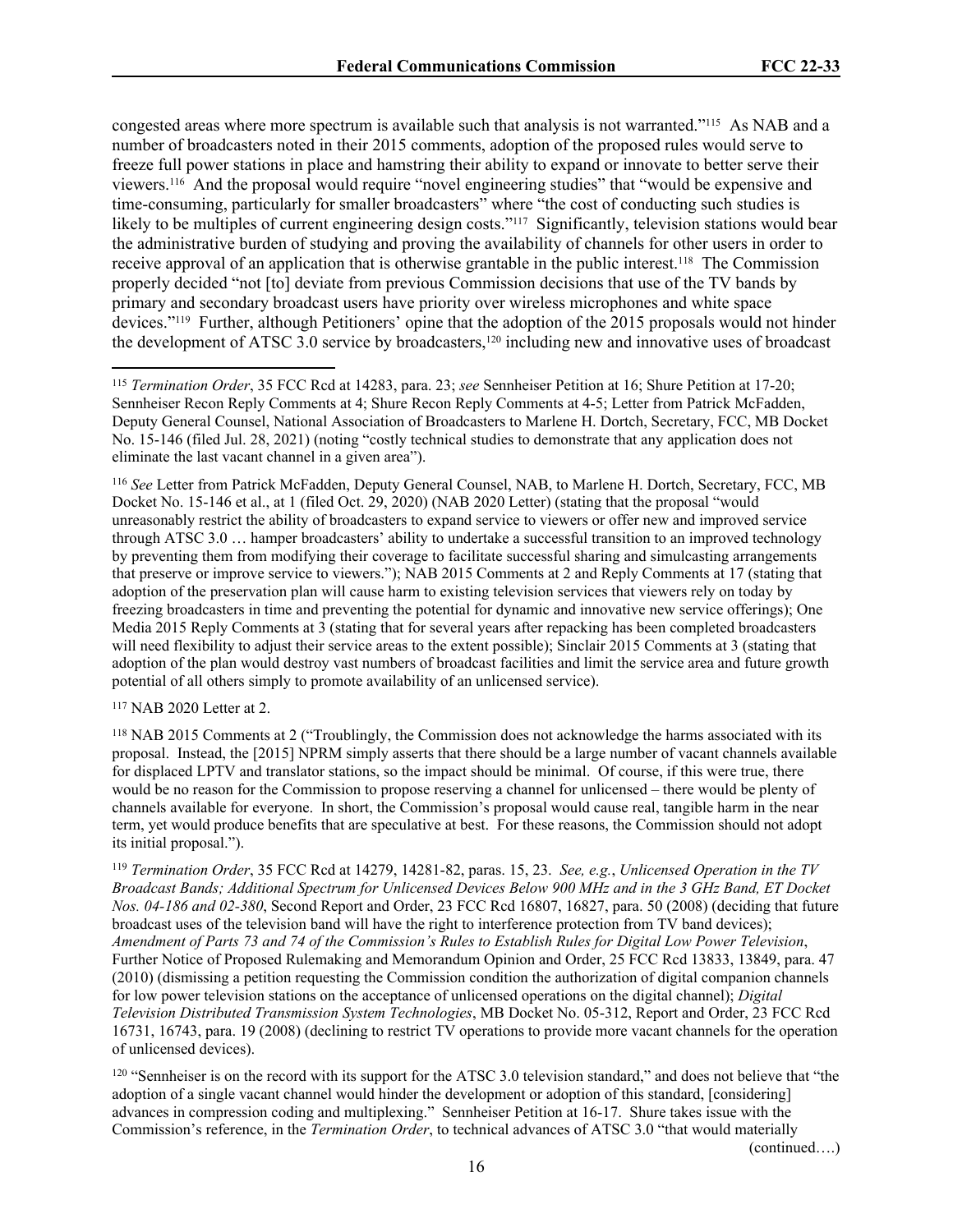spectrum that the ATSC 3.0 standard enables, $<sup>121</sup>$  we believe the Commission properly balanced concerns</sup> raised in the record that the proposed rules would hamstring the ability of broadcasters to innovate.<sup>122</sup> Petitioners' support of a scheme that would forgo the nationwide solution proposed by the Commission and sought by proponents of the *2015 NPRM*123 would not ameliorate cost and regulatory compliance burdens for licensed broadcasters.

26. We acknowledge Shure's assertion that the *2015 NPRM* was an integral part of a multiproceeding effort to support wireless microphones<sup>124</sup> and that the *Incentive Auction R&O and 2015 NPRM* contemplated that the Incentive Auction would result in changed circumstances.125 We do not, however, believe these factors mandate reconsideration. As described herein, the Commission continues to balance and support various spectrum users' needs in multiple proceedings balancing all the facts and circumstances and has concluded that the actions taken in other proceedings to make spectrum available for wireless microphones have achieved the balance sought in the *Incentive Auction R&O* while also addressing the needs of licensed broadcast stations displaced by the Incentive Auction.126 For the same reason, we do not believe that Sennheiser's insistence that we pursue the *2015 NPRM*'s proposals in addition to the other proceedings supporting wireless microphones mandates reconsideration.<sup>127</sup>

27. While the focus of the 2015 NPRM was on a nationwide vacant channel solution,<sup>128</sup> Petitioners contend that a non-nationwide solution would also benefit wireless microphones and thus the inability to achieve a nationwide solution does not justify termination of the proceeding.129 We disagree.

(Continued from previous page)

<sup>121</sup> *See Promoting Broadcast Innovation Through ATSC 3.0*, MB Docket No. 20-145, Declaratory Rulemaking and Notice of Proposed Rulemaking, 35 FCC Rcd 5916, 5916-17, para. 2 (2020). The accompanying Notice of Proposed Rulemaking sought comment on how to further promote the deployment of efficient spectrum use as part of the transition to ATSC 3.0. *Id*. at 5925-35, paras. 18-37. *See also Promoting Broadcast Internet Innovation Through ATSC 3.0*, MB Docket No. 20-145, Report and Order, 35 FCC Rcd 14492, 14492, para. 1 (2020).

<sup>122</sup> *Termination Order*, 35 FCC Rcd at 14282, para. 23.

<sup>123</sup> Shure Petition at ii, 20-23; Sennheiser Petition at 7 n.20; Sennheiser 2020 Recon Reply Comments at 3; Sennheiser Ex Parte at 2; Sennheiser Feb. 24 Ex Parte at 2-3; Sennheiser Apr. 11 Ex Parte at 5; Sennheiser Apr. 13 Ex Parte at 5; *see 2015 NPRM*, 30 FCC Rcd at 6716, para. 10 ("We tentatively conclude that preserving a vacant channel *in every area* for use by white space devices and wireless microphones will ensure that the public continues to have access *across the nation* to the significant benefits described above, consistent with our intent to strike a balance between the interests of all users of the television bands, including secondary broadcast stations as well as [white space] devices and wireless microphones, for access to the UHF TV spectrum.") (emphasis added and internal citations omitted). *See, e.g.*, Letter from Paul Margie, Counsel to Microsoft, Corp., to Marlene H. Dortch, Secretary, FCC, MB Docket Nos. 15-146 et al., at 2 (filed Feb. 15, 2018) (requesting preservation of spectrum "nationwide … to ensure that three channels will remain available in every market, including in urban areas.").

<sup>124</sup> Shure Petition at 8 (citing *Incentive Auction R&O,* 29 FCC Rcd at 6701, para. 310).

<sup>125</sup> Sennheiser Petition at 17 n.50. Shure alleges that the Commission must seek further comment on pertinent circumstances that have changed since 2015. Shure Petition at 5.

<sup>126</sup> *See* para. 31 *infra*.

<sup>127</sup> Sennheiser Petition at 9.

<sup>128</sup> The *2015 NPRM* clearly contemplated a *nationwide* regulatory scheme. *2015 NPRM*, 30 FCC Rcd at 6716, para. 10. *See also* Sennheiser Reply at 2-3 (citing *2015 NPRM*, 30 FCC Rcd at 6729-30, para. 48 which merely addresses technical matters related to grid size); Shure Petition at 21 (citing *2015 NPRM*, 30 FCC Rcd at 6718, para. 15, which clearly asserts the proposal seeks channels "in every area" and "across the nation").

129 Shure Petition at 21; Sennheiser 2020 Recon Reply Comments at 3.

reduce the amount of spectrum available for wireless microphones, White Space devices, and other co-channel operations" and suggests the Commission should have further developed the record to examine the potential impact of innovation, including ATSC 3.0. Shure Petition at 15, 16 (citing *Termination Order*, 35 FCC Rcd at 14281-82, para. 23).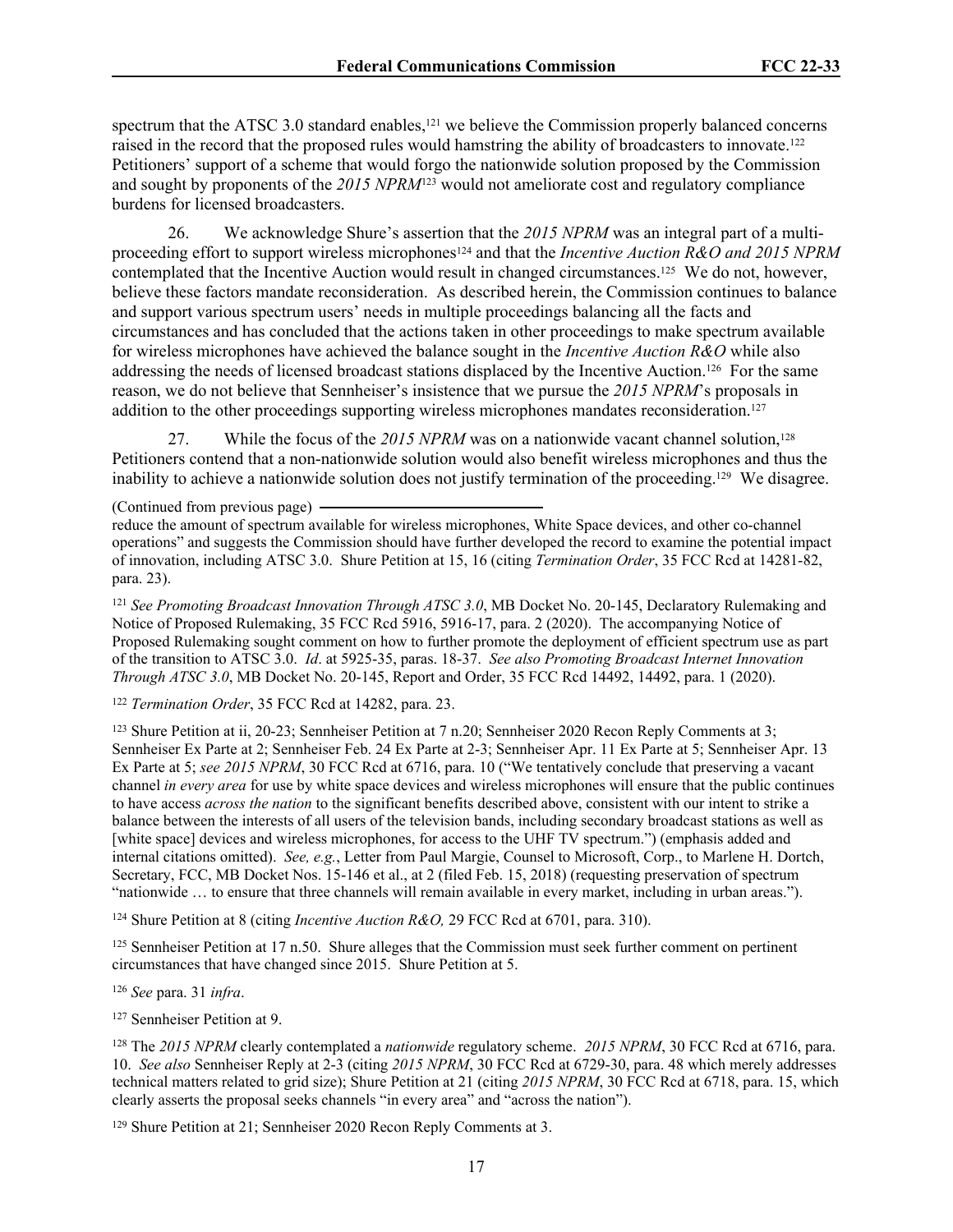A non-nationwide vacant channel solution would necessarily provide fewer benefits than the proposal as originally conceived without diminishing any of the burdens on broadcasters, especially in rural areas without adequate MVPD and broadband service alternatives, and if anything would therefore further support the Commission's balance of the needs of the various spectrum users.

28. We also reject Shure's unsupported argument that the Commission erred by unanimously adopting the *Termination Order* during the "lame duck" transition period after the national presidential election, which resulted in a change of the party with control over administrative agencies.130 Shure's argument is unavailing because it lacks any legal support and, in any event, is now moot because we reject the Petitions on the merits.

29. Market analyses provided by Shure and Sennheiser purporting to indicate vacant channel availability in major DMAs do not support reconsideration.131 Neither submission alters our conclusion in the *Termination Order* that TVStudy software reveals that there are numerous major metropolitan areas in the United States that have no vacant, 6 MHz channels.132 In its petition, Shure describes an "independent preliminary analysis of channel availability" that it conducted using a tool that it developed to "calculate[] vacant channel availability after drawing information from the FCC TV database."133 Using the tool, Shure compiled a list of channels it claims are vacant in the top 10 DMAs.134 But the "preliminary analysis" is flawed. For example, channels listed as available in multiple markets, including the two listed for Houston, two for Dallas, two for Los Angeles, and one for Chicago, do not qualify as vacant channels because they are adjacent to land mobile. 135 Others, including the remaining channels listed for Dallas, Los Angeles, and Chicago also do not qualify as vacant channels because they are identified in LPTV or Class A construction permits or licenses.<sup>136</sup> Similarly, Sennheiser's ex parte purportedly "update[d] the Commission on new developments" to offer a data analysis. On the basis of that analysis,

<sup>132</sup> *Termination Order*, 35 FCC Rcd at 14277-78, para. 14 ("Analyses using the Commission's TVStudy software reveal that there are numerous major metropolitan areas in the United States that have no vacant, 6 MHz channels.").

<sup>133</sup> Shure Petition at 21 n.53.

<sup>134</sup> Shure Petition at 21-22.

<sup>135</sup> Channels 16 and 18 in Houston, 15 and 17 in Dallas, 17 and 19 in Los Angeles, and 16 in Chicago are all adjacent to land mobile and therefore could not qualify as a vacant channel. The Commission proposed that a TV channel be considered available if it can accommodate both wireless microphones and 40 milliwatt personal/portable white space devices operating in a manner that meets the rules for protecting co-channel TV stations, other authorized services, and certain receive sites in the TV bands. *2015 NPRM* at 6726, para. 37. White space devices are not permitted to operate in locations where adjacent TV channels are used by land mobile radio services, so a TV channel in such locations would not be considered available under the proposals in the *2015 NPRM*. *See* 47 CFR § 15.712(d).

<sup>130</sup> *See* Shure Petition at n.11.

<sup>131</sup> Shure Petition at 21-22; Sennheiser Ex Parte; Sennheiser Feb. 24 Ex Parte at 2-3; *see also* Sennheiser Apr. 11 Ex Parte at 3; Sennheiser Apr. 13 Ex Parte at 3. We note that the information provided by Sennheiser is a late-filed supplement to its petition. *See* 47 CFR § 1.429(d). In the underlying proceeding Sennheiser did not submit any analysis of spectrum availability in major markets, but the information in the ex parte was available during the pendency of the proceeding and so it cannot be deemed a fact that was "unknown" or that "could not have been known by the petitioner at the time of the last opportunity." *Creation of an Additional Private Radio Service*, 1 FCC Rcd at 5.

<sup>136</sup> Also, Channel 26 in Dallas is authorized to K26KC-D, channel 27 in Los Angeles to KPOM-CD, and in Chicago, channels 27 to W27EB-D, channel 28 to WEDE-CD, and channel 36 to WRJK-LD. *See* FCC, *Licensing and Management System (LMS)*, Modification of a License for LPTV Station Application, [https://enterpriseefiling.fcc.gov/dataentry/public/tv/draftCopy.html?displayType=html&appKey=25076ff37f185ced](https://enterpriseefiling.fcc.gov/dataentry/public/tv/draftCopy.html?displayType=html&appKey=25076ff37f185ced017f1d4d87df0164&id=25076ff37f185ced017f1d4d87df0164&goBack=N) [017f1d4d87df0164&id=25076ff37f185ced017f1d4d87df0164&goBack=N](https://enterpriseefiling.fcc.gov/dataentry/public/tv/draftCopy.html?displayType=html&appKey=25076ff37f185ced017f1d4d87df0164&id=25076ff37f185ced017f1d4d87df0164&goBack=N) (LMS file numbers: K26KC-D: 0000185207, KPOM-CD: 0000136453, W27EB-D: 0000151822, WEDE-CD: 0000112254, WRJK-LD: 0000105856). Additional channels listed have similar problems and cannot qualify as vacant channels.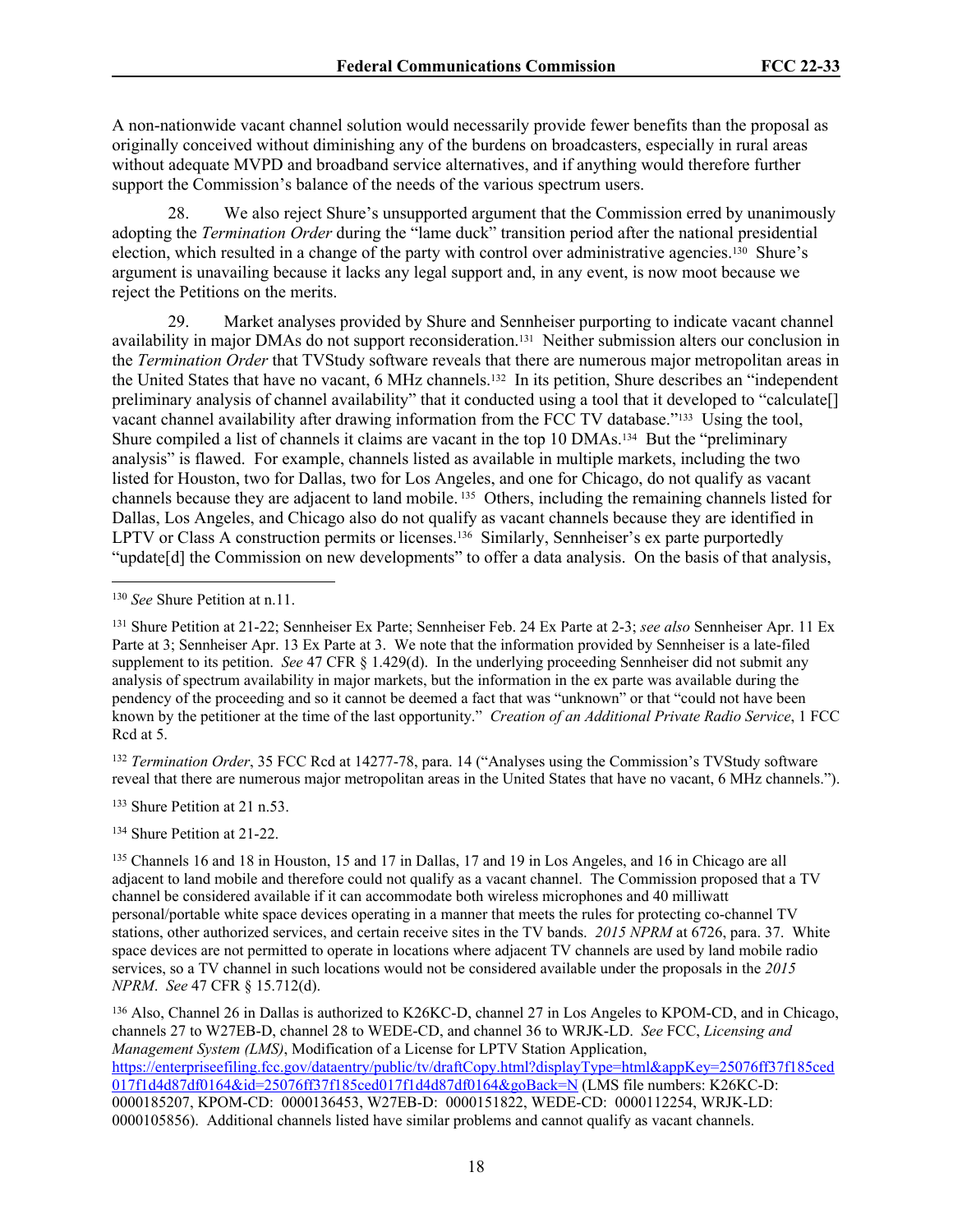it asserts that, with the exception of Phoenix, Arizona, "in almost every major DMA in the United States, there is a vacant channel that could be designated for wireless microphones."137 This analysis is also unconvincing. First, by identifying Phoenix as a market that lacks a vacant channel, the ex parte concedes that the Commission was correct in its assertion in the *Termination Order* that a *nationwide* vacant channel solution in the TV band as proposed in the 2015 NPRM is no longer possible.<sup>138</sup> Furthermore, the analysis described in the ex parte is flawed for several reasons, and therefore it does not undermine the assertion in the *Termination Order* that numerous major metropolitan areas have no vacant 6 MHz channels. First, the analysis is inaccurate in stating that certain channels are available. For example, the ex parte assertion that channel 16 in Salt Lake City is available overlooks a displacement construction permit issued for that channel.139 Second, the analysis incorrectly assumes that the identification of an available channel in a specific location demonstrates that the channel could be preserved across an entire DMA. Again, the example of channel 16 in Salt Lake City is illustrative, as the Salt Lake City DMA includes the entire state of Utah and portions of neighboring states. Within that DMA a number of TV translators occupy channel 16, which would disqualify the channel as vacant throughout the entire DMA.140 Third, some of the channels that the ex parte identifies as available in large markets, such as New York and Los Angeles, could not be deemed vacant for the purposes of the *2015 NPRM* proposals because those channels have land mobile reservations on adjacent channels.141 Finally, the ex parte analysis was performed using a third-party tool found on an internet webpage that utilizes standards that are not consistent with Commission rules to protect TV operations from wireless microphones which in many cases will overstate channel availability as compared to what was proposed in the *2015 NPRM* and is not a reliable method for evaluating the Vacant Channel proposal.<sup>142</sup>

30. Commenters in support of Petitioners also argue for the adoption of a vacant channel as originally proposed as being necessary to the use of wireless microphones given the TV band's unique characteristics that support wireless microphone use.143 Such commenters describe the initially proposed preservation of a vacant UHF channel as a known, reliable preference to alternate spectrum.<sup>144</sup> But aside

<sup>139</sup> Low power television station K43JV, Provo, Utah, holds a displacement construction permit for channel 16 which covers Salt Lake City. *See* FCC, *Licensing Management System (LMS)*, File number 0000049057 (found at [https://enterpriseefiling.fcc.gov/dataentry/public/tv/draftCopy.html?displayType=html&appKey=25076ff36267d92a](https://enterpriseefiling.fcc.gov/dataentry/public/tv/draftCopy.html?displayType=html&appKey=25076ff36267d92a0162681dce9b00fa&id=25076ff36267d92a0162681dce9b00fa&goBack=N) [0162681dce9b00fa&id=25076ff36267d92a0162681dce9b00fa&goBack=N\)](https://enterpriseefiling.fcc.gov/dataentry/public/tv/draftCopy.html?displayType=html&appKey=25076ff36267d92a0162681dce9b00fa&id=25076ff36267d92a0162681dce9b00fa&goBack=N).

<sup>140</sup> *See* FCC, *TV Query Results*, https://transition.fcc.gov/fccbin/tvq?call=&fileno=&state=UT&city=&chan=16&cha2=16&single=1&serv=&type=&facid=&asrn=&list=2&siz e=9 (showing many channel 16 licenses in the state of Utah).

<sup>141</sup> *2015 NPRM*, 30 FCC Rcd at 6726, para. 37; 47 CFR § 15.712(d).

<sup>142</sup> The tool used to prepare the analysis submitted with the ex parte is found at <https://www.rabbitears.info/searchmap.php>. That tool utilizes the Longley-Rice model, independent of contour, to predict signal levels at a single point. However, the criteria for determining channel availability proposed in the *2015 NPRM* requires both white space devices and wireless microphones to be outside the protected contour of cochannel TV stations. *2015 NPRM* at 6726, para. 37; 47 CFR §§ 15.712(a)(2), 74.802(b)(1).

<sup>143</sup> *See, e.g.*, Letter from Nevin Steinberg, Modern Projects, Inc., to Marlene H. Dortch, Secretary, FCC, MB Docket No. 15-146 (filed Apr. 8, 2021); Letter from Neil A. Shaw, Menlo Scientific Acoustics, Inc., to Marlene H. Dortch, Secretary, FCC, MB Docket No. 15-146 (filed Apr. 8, 2021).

<sup>144</sup> *See, e.g.*, Letter from Scott Alan Thompson Acoustic Services, LLC, to Marlene H. Dortch, Secretary, FCC, MB Docket No. 15-146 (filed Apr. 9, 2021) ("support[ing] the designation of one channel in the UHF TV band for use by wireless microphones as originally planned by the FCC due to the importance of UHF TV band spectrum for wireless microphone use"); Letter from Abner J Jerez, Live Quality Productions, to Marlene H. Dortch, Secretary, FCC, MB Docket No. 15-146 (filed Apr. 9, 2021).

<sup>137</sup> Sennheiser Ex Parte at 1; Sennheiser Feb. 24 Ex Parte at 2-3; Sennheiser Apr. 11 Ex Parte at 3; Sennheiser Apr. 13 Ex Parte at 3.

<sup>138</sup> *Termination Order*, 35 FCC Rcd at 14277-78, para. 14.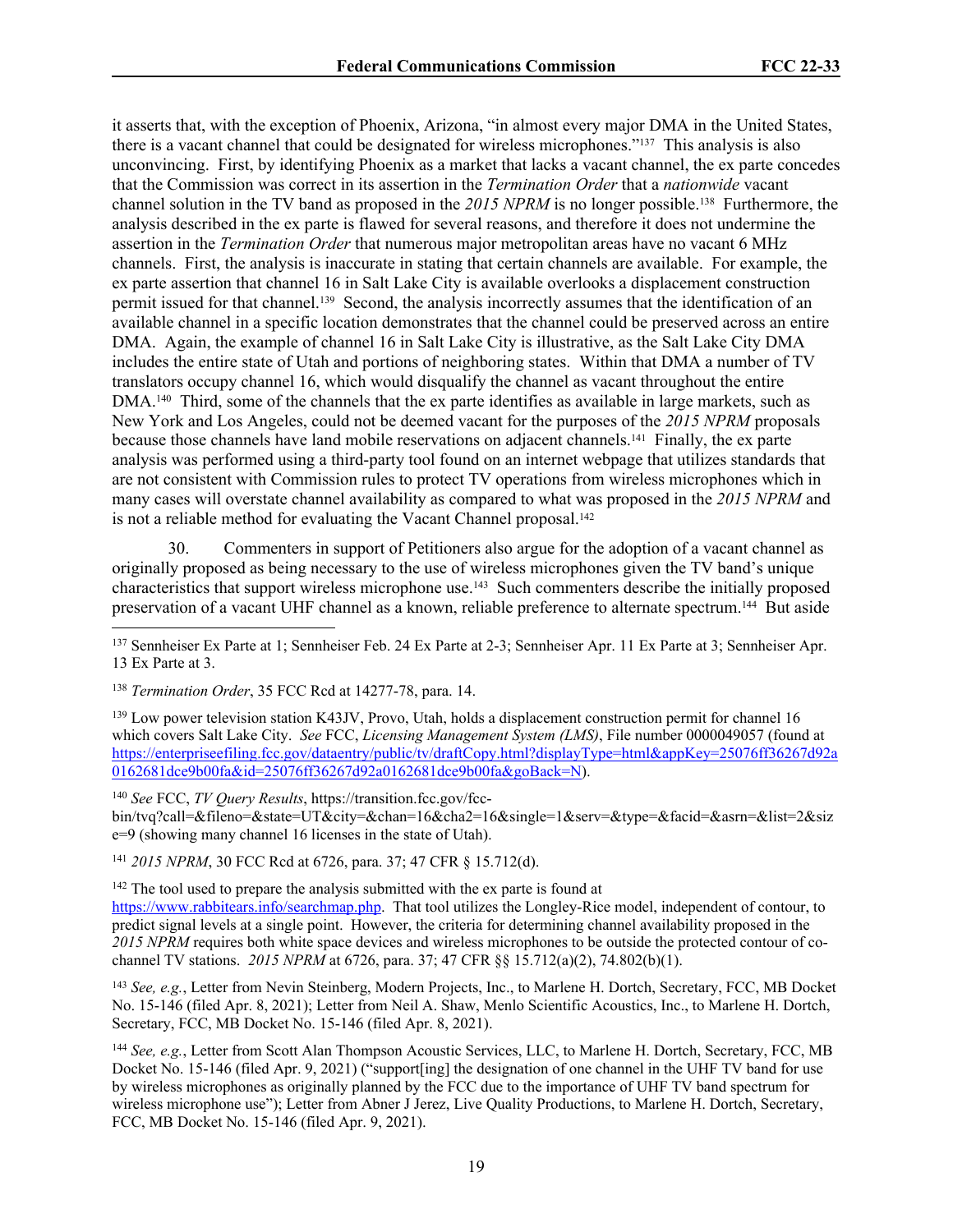from the expressions of support for the proposal, these comments raise no new arguments and offer no new evidence. Indeed, none of the comments even address the technical, legal, or policy issues raised in the proceeding, or the *2015 NPRM*'s specific proposals, or the findings in the *Termination Order*. Thus, while we share the commenters' support for the important work of the wireless microphone industry and are committed to supporting the industry's access to spectrum, the comments do not provide us with grounds to grant reconsideration.

31. In summary, and consistent with the public interest analysis in the *Termination Order*, 145 while we recognize the important benefits provided by wireless microphones in the TV bands, we find that other actions that the Commission has taken to support these users subsequent to issuance of the *2015 NPRM* provide a better alternative for addressing their needs than through efforts to preserve a vacant channel in light of the burdens the vacant channel proposal would impose on broadcasters. We agree with the conclusion in the *Termination Order* that we can no longer say that the *2015 NPRM*'s proposals "will not significantly burden broadcast applicants."146 In light of changed circumstances, we conclude that the Commission should not deviate from previous Commission decisions that use of the TV bands by primary and secondary broadcast users have priority over wireless microphones and white space devices.147 We believe that preserving robust over-the-air broadcast television service remains an important spectrum allocation priority, especially to rural areas without adequate MVPD and broadband service alternatives.148 We continue to recognize the promise of next generation ATSC 3.0 service by over-theair television broadcasters to expand the universe of potential uses of broadcast spectrum capacity for new and innovative services in ways that will complement the nation's burgeoning 5G networks and usher in a new wave of innovation and opportunity.149 Having restructured the TV band, we find that to now adopt a

<sup>148</sup> *See* Meredith 2015 Reply Comments at 1-2 (free over-the-air broadcasting provides an opportunity for viewers to receive high-quality programming without paying for an expensive monthly Internet subscription and provides rural and other hard-to-reach viewers the opportunity to experience the same benefits as their urban counterparts); One Media 2015 Reply Comments at 4 (broadcasters must be able to make changes in their facilities to adapt to changing conditions, whether that be the need to serve new or larger communities or to deploy new and better technology).

<sup>145</sup> *Termination Order*, 35 FCC Rcd at 14282, para. 23.

<sup>146</sup> *2015 NPRM*, 30 FCC Rcd at 6716, para. 11. *See* Media General 2015 Comments at 5; NAB 2015 Comments (stating the "proposal would cause real, tangible harm in the near term, yet would produce benefits that are speculative at best"); NAB 2015 Reply Comments (the proposal will severely damage LPTV and translator services, significantly restrict broadcaster innovation, remove channels available for potential increased diversity in media ownership).

<sup>147</sup> *See 2015 NPRM*, 30 FCC Rcd at 6721, para. 19 (citing *TV White Spaces Second Report and Order*, 23 FCC Rcd at 16827, para. 50 ("[F]uture broadcast uses of the television band will have the right to interference protection from TV band devices."). *Cf. Amendment of Parts 73 and 74 of the Commission's Rules to Establish Rules for Digital Low Power Television*, Further Notice of Proposed Rulemaking and Memorandum Opinion and Order, 25 FCC Rcd 13833, 13849, para. 47 (2010) (dismissing as moot request to condition the authorization of LPTV digital companion channels on the acceptance of unlicensed operations on the channel, stating that "[i]ssues related to the relative spectrum use priorities of licensed stations and unlicensed devices were appropriately addressed in the unlicensed devices proceeding (citing *TV White Spaces Second Report and Order*)); *Digital Television Distributed Transmission System Technologies*, MB Docket No. 05-312, Report and Order, 23 FCC Rcd 16731, 16743, para. 19 (2008) (declining to restrict TV operations to provide "more vacant channels" for the operation of unlicensed devices)).

<sup>149</sup> *Promoting Broadcast Innovation Through ATSC 3.0*, MB Docket No. 20-145, Declaratory Rulemaking and Notice of Proposed Rulemaking, 35 FCC Rcd 5916 (2020). *See* Media General 2015 Comments at 5-6 (adoption of the preservation plan would remove broadcasters' flexibility for post-auction facility changes and hinder their deployment of innovative services, such as ATSC 3.0); One Media 2015 Reply Comments at 2 (proposed vacant channel showing could severely limit and may altogether preclude broadcasters' efforts to deploy ATSC 3.0 in a manner that provides the greatest public interest benefits); Pearl 2015 Comments at 2 (television stations must retain their flexibility to offer expanded and innovative services such as ATSC 3.0 in the future).